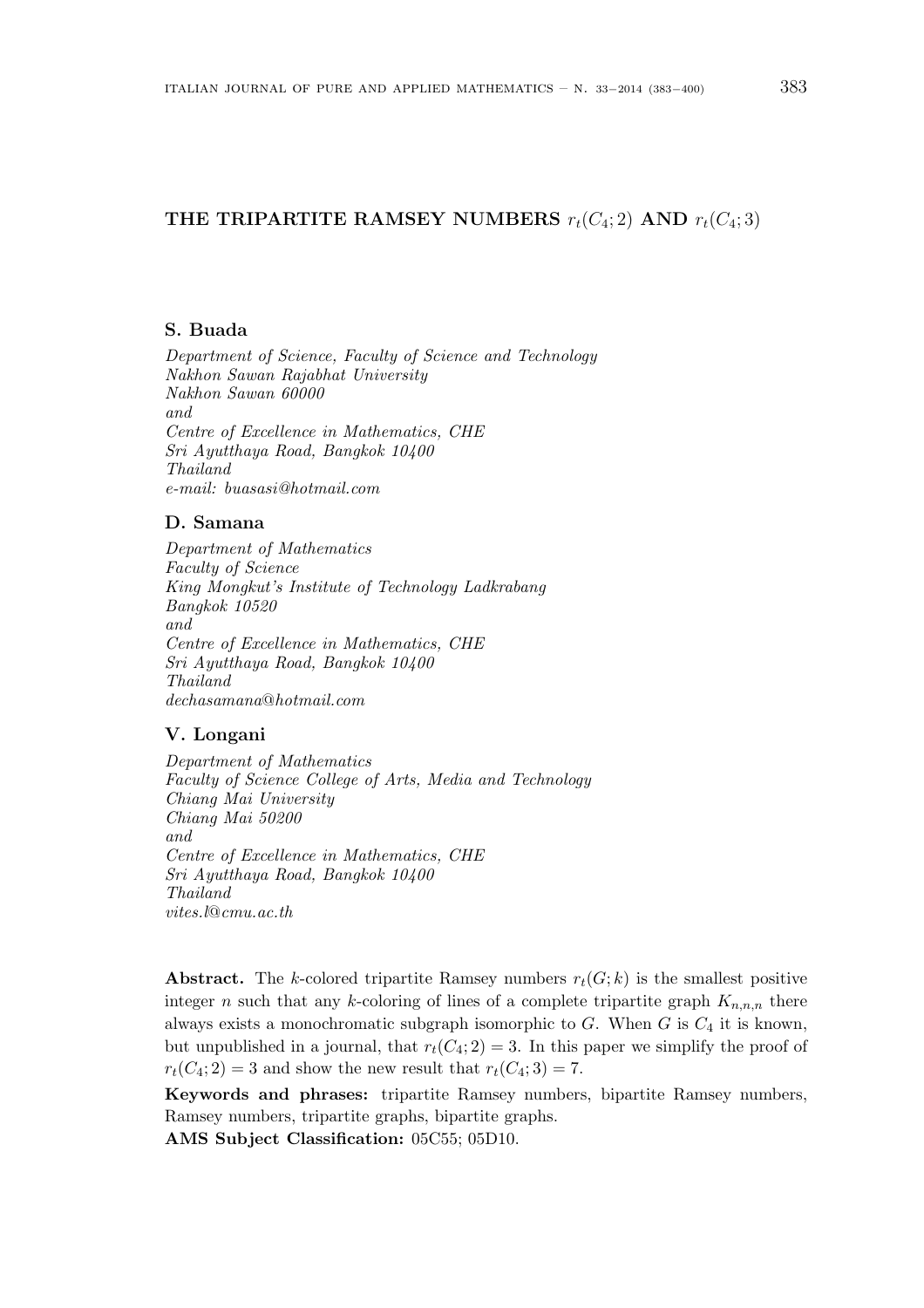#### 1. Introduction

A graph G is *n*-partite,  $n \geq 1$ , if it is possible to partition  $V(G)$  into n subsets  $V_1, V_2, \ldots, V_n$  (called partite sets) such that every element of  $E(G)$  joins a vertex of  $V_i$  to a vertex of  $V_j$ ,  $i \neq j$ . For  $n = 2$ , such graphs are called *bipartite graphs*. For  $n = 3$ , such graphs are called *tripartite graphs*. A *complete n-partite G* is an *n-partite* graph with partite sets  $V_1, V_2, \ldots, V_n$  having the added property that if  $u \in V_i$  and  $v \in V_j, i \neq j$ , then  $uv \in E(G)$ . When  $|V_i| = p_i$ , we denote the complete *n*-partite graph by  $K_{p_1, p_2,...,p_n}$ .

Consider a complete bipartite graph  $K_{s,s}$  of order  $p = 2s$ . Let each line of  $K_{s,s}$ be colored by using either red or blue color. We shall call such a  $K_{s,s}$  2-colored.

Consider a subgraph  $K_{m,n}$  of 2-colored  $K_{s,s}$ . If all lines of  $K_{m,n}$  have red(blue) color, we shall say that the  $K_{s,s}$  contains a red(blue)  $K_{m,n}$ . The smallest number s of points such that  $K_{s,s}$  always contains red  $K_{m,n}$  or blue  $K_{m,n}$  is called bipartite Ramsey number and denoted by  $r_b(K_{m,n}; 2)$  or  $r_b(K_{m,n}, K_{m,n})$ .

According to the definition of bipartite Ramsey numbers in this paper, V. Longani [7], has found that

$$
r_b(K_{1,n}, K_{1,n}) = 2n - 1 \ (n = 1, 2, 3, ...),
$$
  
\n
$$
r_b(K_{2,2}, K_{2,2}) = 5,
$$
  
\n
$$
r_b(K_{2,3}, K_{2,3}) = 9,
$$

and L.W. Beineke and A.J. Schwenk [1], have also found that

$$
r_b(K_{2,2}, K_{2,2}) = 5,
$$
  

$$
r_b(K_{3,3}, K_{3,3}) = 17.
$$

The 3-colored bipartite Ramsey number  $r_b(G; 3)$  is the smallest integer n such that any 3-coloring of lines of a complete bipartite graph  $K_{n,n}$  there always exists monochromatic subgraph isomorphic to G. In [4], W. Goddard, M.A. Henning, and O.R. Hellermann showed that  $r_b(C_4; 3) = 11$ .

Consider a complete tripartite graph  $K_{s,s,s}$ . Let each line of the  $K_{s,s,s}$  be colored by using one of k colors. We call such a  $K_{s,s,s}$  as k-colored. For 2-coloring, the smallest number s of points such that the  $K_{s,s,s}$  always contains monochromatic  $K_{m,n}$  is called tripartite Ramsey number  $r_t(K_{m,n}; 2)$  or  $r_t(K_{m,n}, K_{m,n})$ .

In [5], K. Leamyoo and V. Longani, have found that  $r_t(K_{2,2}, K_{2,2})$  $= 3$  (or  $r_t(C_4; 2) = 3$ ). Also in [2], [3], S. Buada and V. Longani, have shown that  $r_t(K_{2,3}, K_{2,3}) = 5, r_t(K_{2,4}, K_{2,4}) = 7.$ 

For 3-coloring, the tripartite Ramsey number of the graph G, denoted by  $r_t(G; 3)$  (or  $r_t(G, G, G)$ ) is the minimum integer n such that for any 3-coloring of the lines of  $K_{n,n,n}$  there always exists monochromatic subgraph  $G$ .

### 2. Main results

The proof that  $r_t(C_4; 2) = 3$  in [5] is rather lengthy and has not been published in a journal. In this section we provide a new shorter proof that  $r_t(C_4; 2) = 3$  and prove a new result that  $r_t(C_4; 3) = 7$ .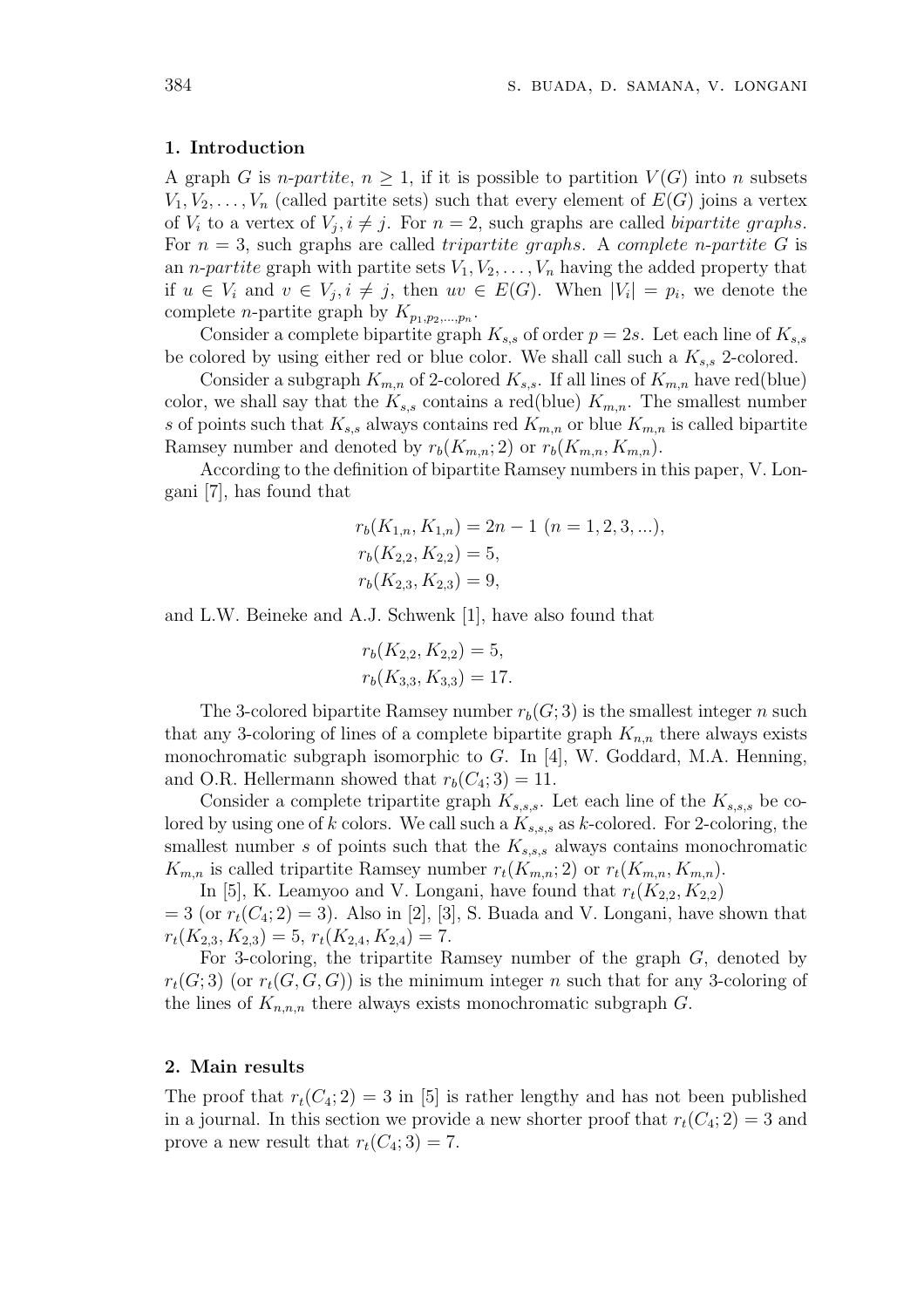For a  $K_{3,3,3}$ , consider all twenty seven lines that are adjacent to all points of a  $V_i$ . We shall call the lines that are adjacent to  $V_i$  as the lines of  $V_i$ . Before proving Theorem 1, we prove Lemma 1 first.

**Lemma 1.** Let  $K_{3,3,3}$  be a 2-colored complete tripartite graph and each  $V_1$ ,  $V_2$ , and  $V_3$  be the set of three non-adjacent points of the  $K_{3,3,3}$ . There exists at least one  $V_i$  of which the numbers of red lines and blue lines of the  $V_i$  are not equal.

**Proof.** Consider the three  $V_i$ 's. Suppose there are nine red lines and nine blue lines of each  $V_i$ .

Since there are totally nine red lines of  $V_1$ , consider when there are  $n (n \geq 0)$ red lines which join points of  $V_1$  and  $V_2$ , and so there are  $9 - n$  red lines which join points of  $V_1$  and  $V_3$ . Since for  $V_2$  there are also exactly nine red lines of  $V_2$ , therefore there are  $9 - n$  red lines which join points of  $V_2$  and  $V_3$ .

Now we can see that there are  $(9 - n) + (9 - n)$  red lines of  $V_3$ . Since there are exactly nine red lines of  $V_3$ , therefore

$$
(9 - n) + (9 - n) = 9
$$
  

$$
n = 4.5.
$$

This is not possible. Therefore, there exist some  $V_i$ 's of which the numbers of red lines and blue lines of the  $V_i$ 's are not equal.

In order to prove Theorem 1 and Theorem 2, it would be convenient to represent a 2-colored  $K_{m,n}$  by an  $m \times n$  matrix  $B = [b_{ij}]$ .

Given a 2-colored  $K_{m,n}$  with  $V_1$  and  $V_2$  as its partite sets of size m and *n*, respectively. Let  $V_1 = \{r_1, r_2, \ldots, r_m\}$  and  $V_2 = \{c_1, c_2, \ldots, c_n\}$ . For the corresponding  $B = [b_{ij}]$  of the  $K_{m,n}$ , we let  $b_{ij} = 1$  if the line  $r_i c_j$  is red, and let  $b_{ij} = 0$  if the line  $r_i c_j$  is blue. For example, the following (a) and (b) in Figure 2.1 illustrate the 2-colored  $K_{4,5}$  and its corresponding matrix B. Here, we use dark lines to indicate red lines and dash lines to indicate blue lines.

$$
c_1
$$
  $c_2$   $c_3$   $c_4$   $c_5$   $V_1$ 

$$
\begin{array}{ccccccccc}\nr_1 & r_2 & r_3 & r_4 \\
c_1 & c_2 & c_3 & c_4 & c_5 \\
r_1 & 1 & 0 & 1 & 0 & 1 \\
r_2 & 0 & 1 & 1 & 1 & 0 \\
r_3 & 1 & 0 & 0 & 0 & 1 \\
r_4 & 0 & 1 & 1 & 0 & 0\n\end{array}
$$

(a)

Figure 2.1

 $V_2$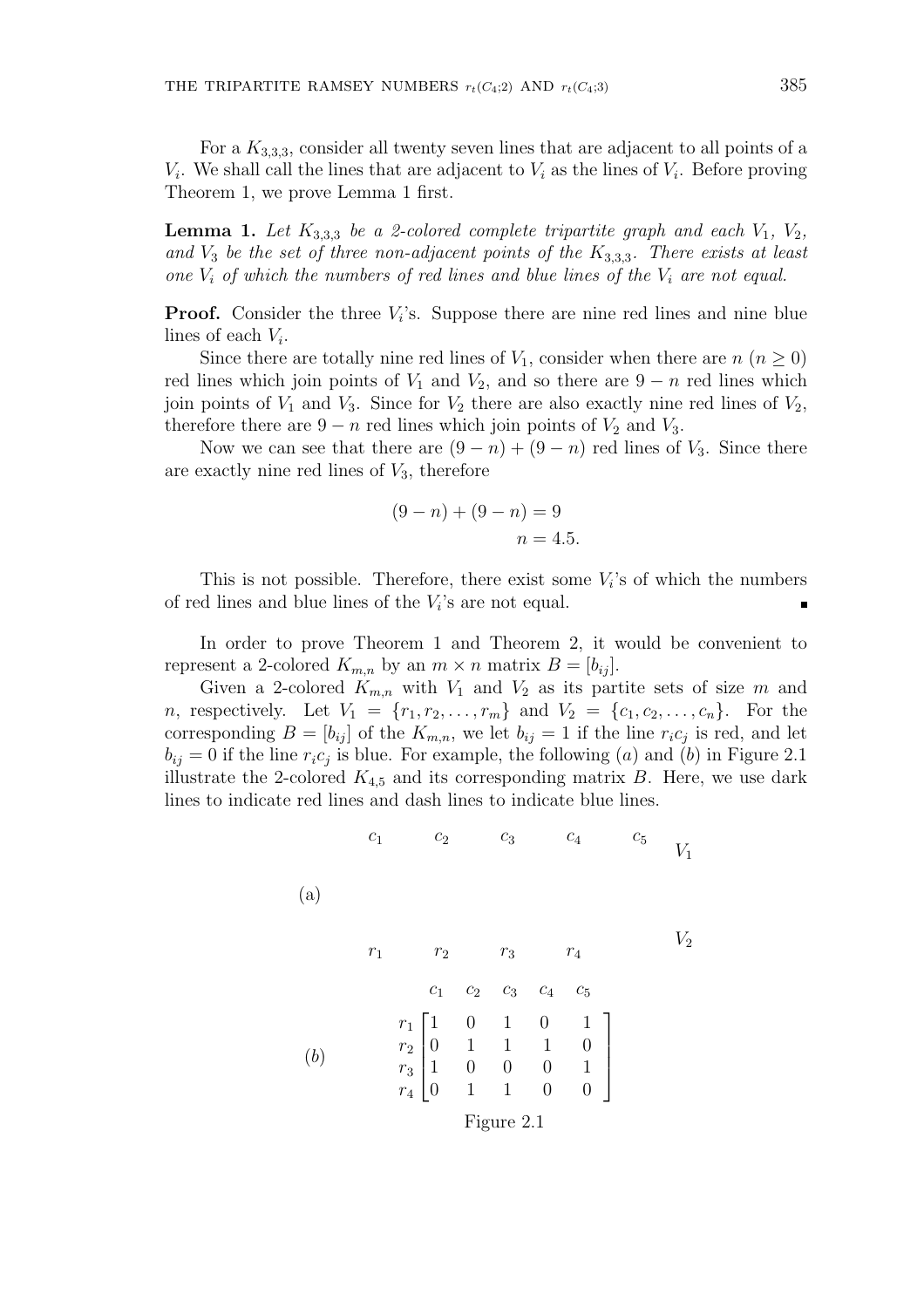**Theorem 1.**  $r_t(C_4; 2) = 3$ 

**Proof.** Consider the 2-colored  $K_{2,2,2}$  graph illustrated in Figure 2.2.

 $u_1$   $u_2$ 

 $v_1$  $v_2$   $w_1$ 

Figure 2.2

It can be seen that the  $K_{2,2,2}$  contains neither red  $C_4$  nor blue  $C_4$ . Therefore  $r_t(C_4; 2) > 2$ . That is

 $w_2$ 

$$
(2.1) \t\t\t r_t(C_4; 2) \ge 3
$$

Let  $K_{3,3,3}$  be a 2-colored complete tripartite graph. Consider the set  $V_1, V_2$ and  $V_3$  of three non-adjacent points of the  $K_{3,3,3}$ 

$$
V_1 = \{u_1, u_2, u_3\}
$$
  
\n
$$
V_2 = \{v_1, v_2, v_3\}
$$
  
\n
$$
V_3 = \{w_1, w_2, w_3\}.
$$

From Lemma 1, we can assume that from  $V_1$ , the numbers of red lines are greater than the numbers of blue lines, that is the numbers of red lines are equal to ten or greater. We only need to consider the case when the numbers of red lines of  $V_1$ is ten and show that in such case the  $K_{3,3,3}$  always contain red  $C_4$ . For the cases when the number of red lines is greater than ten, the results follow immediately.

Let  $V(G_1) = V_1$  and  $V(G_2) = V_2 \cup V_3$ . For  $V(G_1)$ , let  $u_1, u_2, u_3$  be respectively replaced by  $r_1$ ,  $r_2$ ,  $r_3$ . Also for  $V(G_2)$ , let  $v_1$ ,  $v_2$ ,  $v_3$ ,  $w_1$ ,  $w_2$ ,  $w_3$  be respectively replaced by  $c_1, c_2, c_3, c_4, c_5, c_6$ . That is,

$$
V(G_1) = \{r_1, r_2, r_3\}
$$
  
 
$$
V(G_2) = \{c_1, c_2, c_3, c_4, c_5, c_6\}.
$$

By ignoring the lines between  $V_2$  and  $V_3$  and consider the defined  $V(G_1)$  and  $V(G_2)$ . The  $K_{3,3,3}$  is now reduced to 2-colored  $K_{3,6}$ . In order to prove the theorem we only need to show that this  $K_{3,6}$  always contains red  $C_4$ .

We find the value of  $r_t(C_4; 2)$  by considering the 2-colored  $K_{3,6}$ . If there are  $m, n, s, t, u$  ( $1 \leq m, n \leq 3$  and  $1 \leq s, t, u \leq 6$ ) such that some submatrices

(2.2) 
$$
\begin{bmatrix} b_{ms} & b_{mt} \\ b_{ns} & b_{nt} \end{bmatrix} = \begin{bmatrix} 1 & 1 \\ 1 & 1 \end{bmatrix}
$$

then the  $K_{3,6}$  contains red  $C_4$ .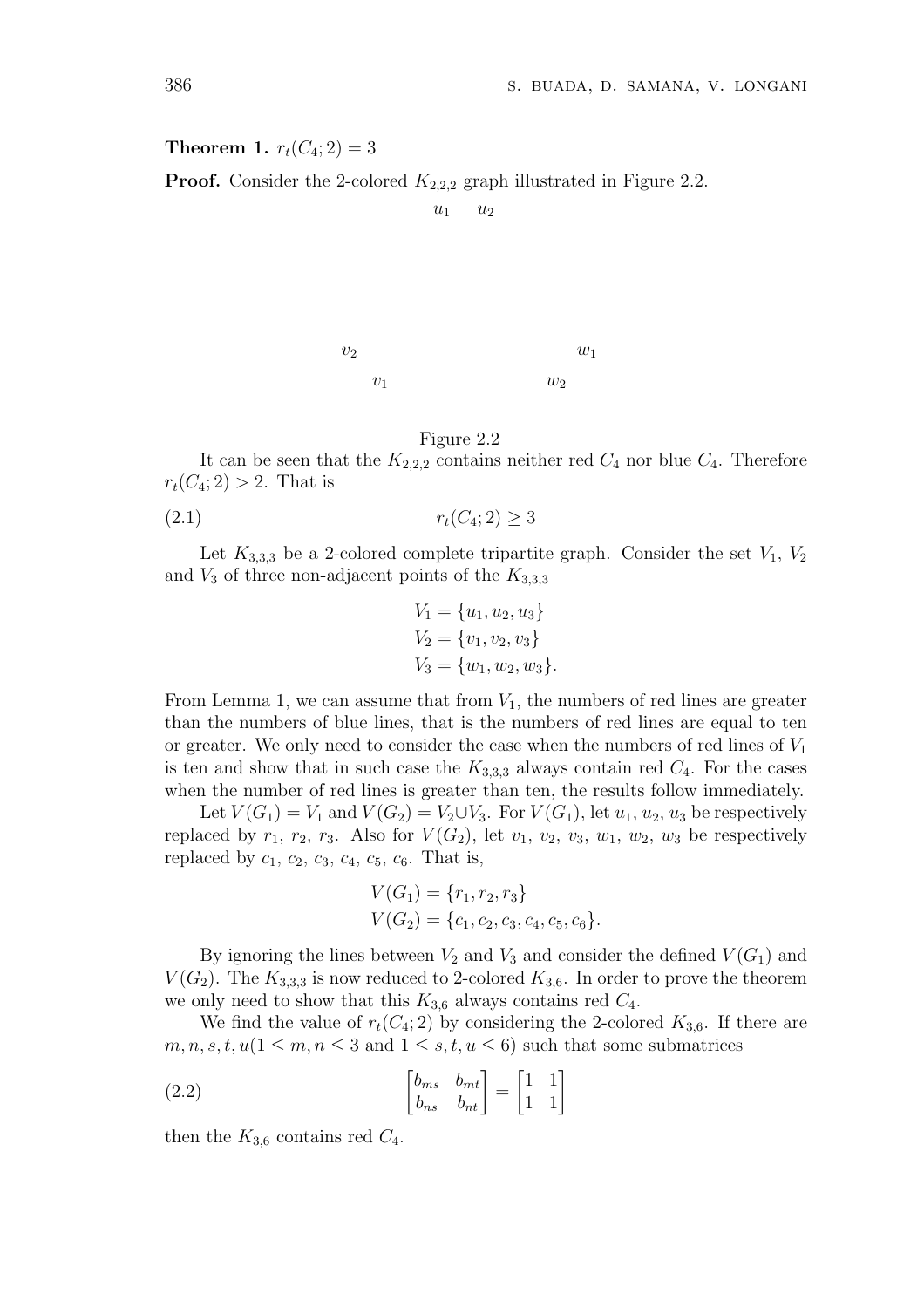Let  $d_1, d_2, d_3$  be degrees of red lines of  $r_1, r_2, r_3$  respectively. We can choose  $r_i$ 's such that  $d_1 \geq d_2 \geq d_3$ . Here we have the conditions that  $d_1 + d_2 + d_3 = 10$ and  $0 \leq d_i \leq 6$ ,  $i = 1, 2, 3$ . Next, we consider two main cases.

# **Case 1.**  $d_1 + d_2 \geq 8$ .

Here, the possible  $d_1 \geq d_2$  are  $4 \geq 4, 5 \geq 3, 5 \geq 4, 5 \geq 5, 6 \geq 3, 6 \geq 4,$  $6 \geq 5, 6 \geq 6$ . It is easy to show that for all of these cases the  $K_{3,6}$  always contains red  $C_4$ . Consider cases  $d_1 = 4$ , and  $d_2 = 4$ , for example. For a case in Table 1, parts of the matrix involving  $r_1$  and  $r_2$  could be

|                | C <sub>1</sub> | $c_2$ | $c_3$ | $\perp c_4$ | $c_5$ | $c_6$ |
|----------------|----------------|-------|-------|-------------|-------|-------|
|                |                |       |       |             |       |       |
| r <sub>2</sub> |                |       |       |             |       |       |

Table 1:

from which submatrix of the form  $(2.5)$  always appears; that is the  $K_{3,6}$  contains red  $C_4$ .

**Case 2.**  $d_1 + d_2 < 8$ .

With the conditions for  $d_i$ , there is only one subcase to consider  $d_1 = 4$ ,  $d_2 = 3, d_3 = 3$ . We consider two more possibilities: Subcase 2.1 and Subcase 2.2. **Subcase 2.1.** When there are two or more points of  $c_i$ 's each of which is joined by red lines to both of  $r_1$  and  $r_2$ , see Table 2, then we see that the  $K_{3,6}$  contains red  $C_4$ .

|                | C <sub>1</sub> | $c_2$ | $c_3 \mid c_4 \mid$ | $c_5$ | $c_6$ |
|----------------|----------------|-------|---------------------|-------|-------|
|                |                |       |                     |       |       |
| r <sub>2</sub> |                |       |                     |       |       |

| able. |  |
|-------|--|
|-------|--|

**Subcase 2.2.** One point of  $c_i$ 's is joined by red lines to both of  $r_1$  and  $r_2$ .

Suppose that  $r_1$  is joined by four red lines to  $c_1, c_2, c_3, c_4$  and  $r_2$  is joined by three red lines to  $c_4, c_5, c_6$ . Consider the three red lines joining  $r_3$ . Either at least two of three red lines are joined, from  $r_3$ , to some points among  $c_1, c_2, c_3, c_4$  or at least two of these three red lines are joined to some points among  $c_4, c_5, c_6$ . In either case, we see that red  $C_4$  is contained in the  $K_{3,6}$ , see Table 3 for example.

|                | C <sub>1</sub> | $c_2$ | $c_3$ | $c_4$ | $c_5$ | $c_6$ |
|----------------|----------------|-------|-------|-------|-------|-------|
| $r_1$          |                |       |       |       |       |       |
| r <sub>2</sub> |                |       |       |       |       |       |
| $r_3$          |                |       |       |       |       |       |

| 'able |  |
|-------|--|
|-------|--|

Hence the  $K_{3,3,3}$  will always contain red  $C_4$ . Therefore,

(2.3)  $r_t(C_4; 2) \leq 3.$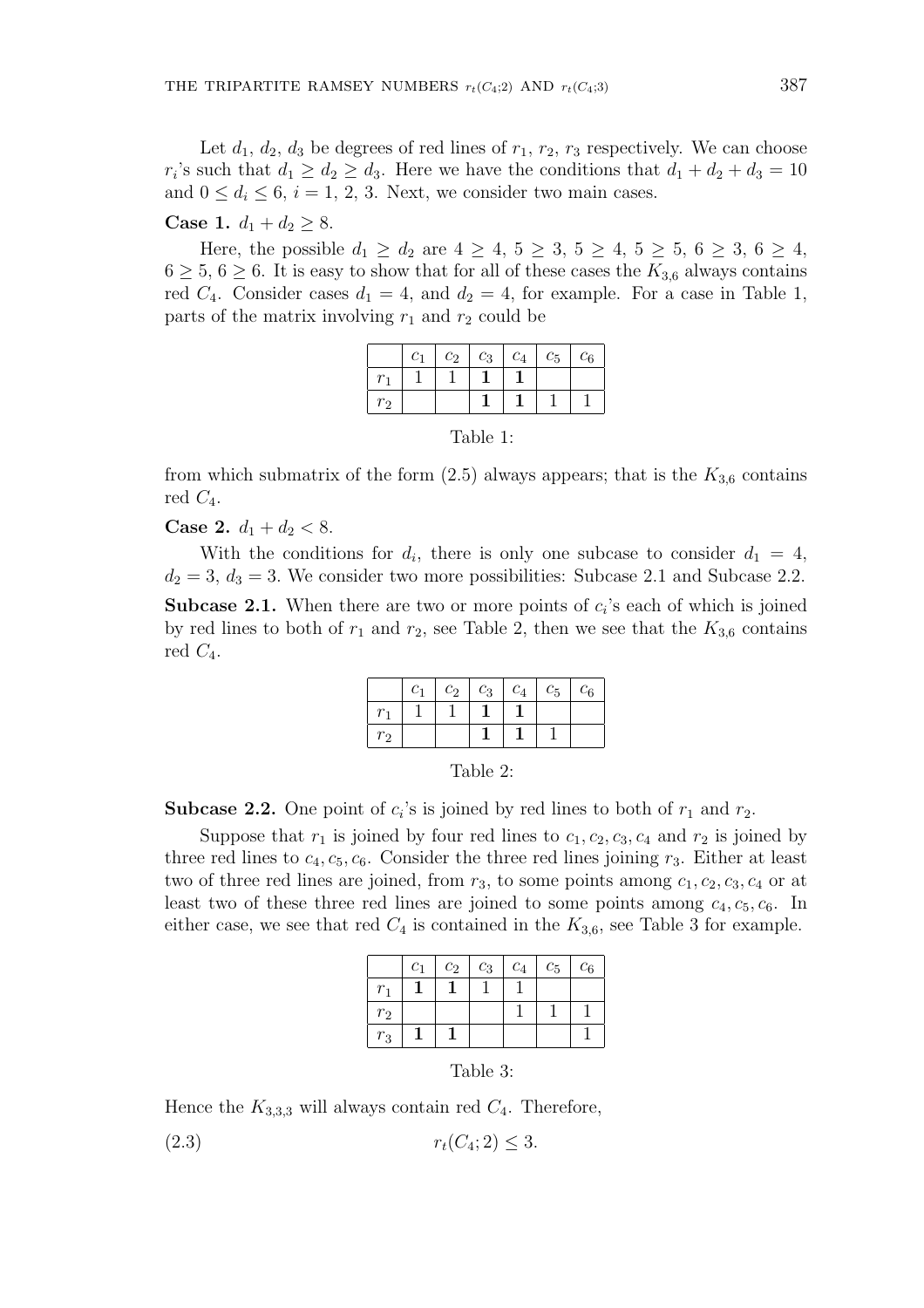$\blacksquare$ 

By (2.1) and (2.3), we have  $r_t(C_4; 2) = 3$  as required.

Next, we show that  $r_t(C_4; 3) = 7$ .

**Theorem 2.**  $r_t(C_4; 3) = 7$ .

**Proof.** Consider the subgraphs of a  $K_{6,6,6}$  illustrated in Figure 2.3. Here, (a), (b), and (c) represent subgraphs of the 3-colored  $K_{6,6,6}$  with red, blue, and green lines, respectively.



$$
u_1 \ u_2 \ u_3 \ u_4 \ u_5 \ u_6
$$
  

$$
V_1
$$
  
(c): green lines

# Figure 2.3

It can be verified that the  $K_{6,6,6}$  contains no monochromatic  $C_4$ . Therefore,  $r_t(C_4; 3) > 6$ . That is,

$$
(2.4) \t\t\t r_t(C_4; 3) \ge 7.
$$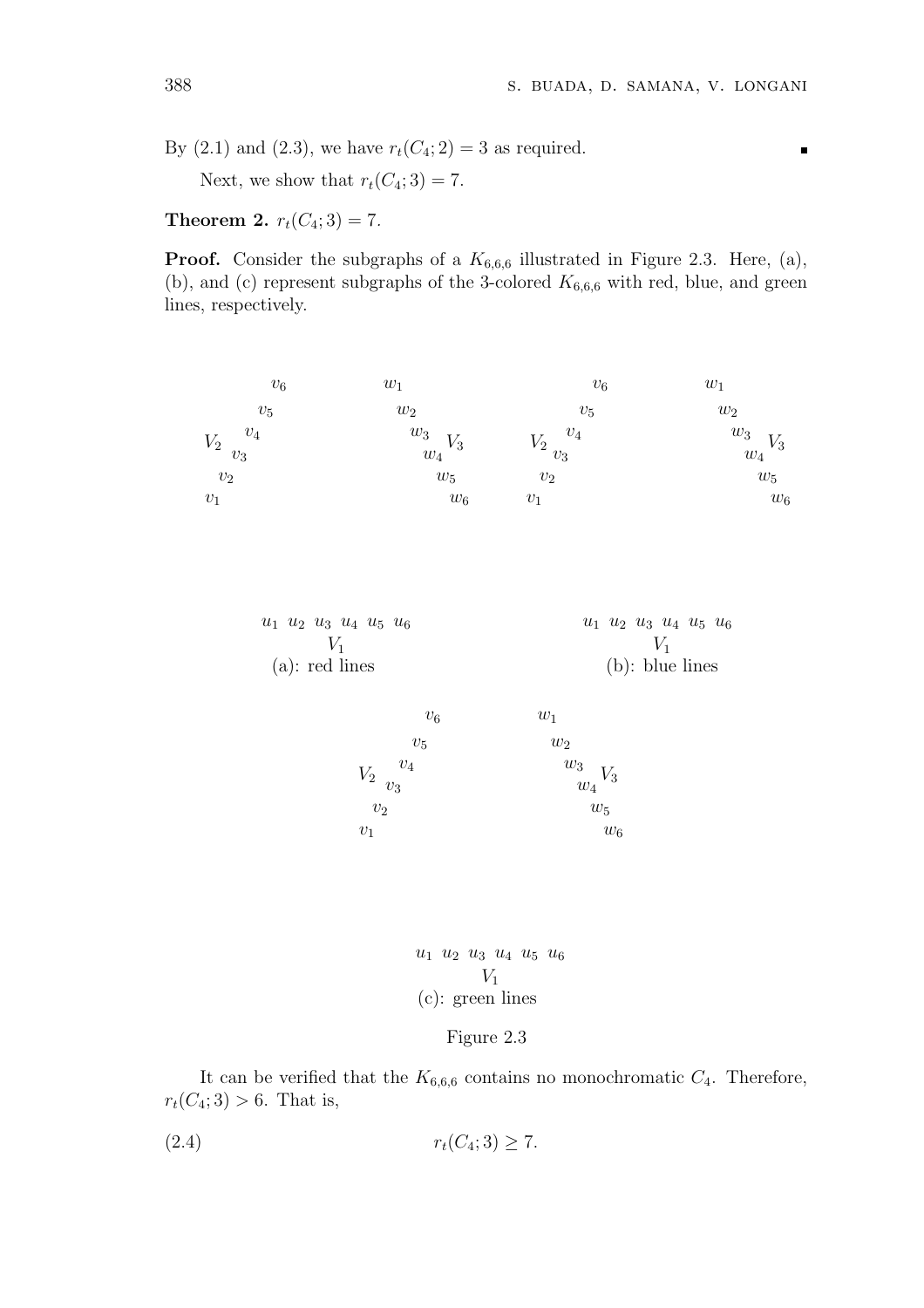Let  $K_{7,7,7}$  be a 3-colored complete tripartite graph with  $p = 21$ . Consider the set  $V_1$ ,  $V_2$  and  $V_3$  of seven non-adjacent points of the  $K_{7,7,7}$ :

$$
V_1 = \{u_1, u_2, u_3, u_4, u_5, u_6, u_7\},
$$
  
\n
$$
V_2 = \{v_1, v_2, v_3, v_4, v_5, v_6, v_7\},
$$
  
\n
$$
V_3 = \{w_1, w_2, w_3, w_4, w_5, w_6, w_7\}.
$$

We shall call the lines that are adjacent to  $V_i$  as the lines of  $V_i$ . Since there are totally ninety eight lines of  $V_1$ , there are at least thirty three lines of  $V_1$  with the same, say red, color. Consider thirty three of these red lines.

Let  $V(G_1) = V_1$  and  $V(G_2) = V_2 \cup V_3$ . For  $V(G_1)$ , let  $u_1, u_2, u_3, u_4, u_5, u_6$ ,  $u_7$  be respectively replaced by  $r_1$ ,  $r_2$ ,  $r_3$ ,  $r_4$ ,  $r_5$ ,  $r_6$ ,  $r_7$ . Also for  $V(G_2)$ , let  $v_1$ ,  $v_2$ ,  $v_3, v_4, v_5, v_6, v_7, w_1, w_2, w_3, w_4, w_5, w_6, w_7$  be respectively replaced by  $c_1, c_2, c_3$ ,  $c_4, c_5, c_6, c_7, c_8, c_9, c_{10}, c_{11}, c_{12}, c_{13}, c_{14}.$  That is,

$$
V(G_1) = \{r_1, r_2, r_3, r_4, r_5, r_6, r_7\}
$$
  

$$
V(G_2) = \{c_1, c_2, \dots, c_{14}\}.
$$

By ignoring the lines between  $V_2$  and  $V_3$  and consider the defined  $V(G_1)$  and  $V(G_2)$  the  $K_{7,7,7}$  is now reduced to 3-colored  $K_{7,14}$ . In order to prove the theorem we only need to show that this  $K_{7,14}$  always contains red  $C_4$ .

We find an upper bound of  $r_t(C_4; 3)$  by considering the 3-colored  $K_{7,14}$ .

If there are  $m, n, s, t$   $(1 \leq m, n \leq 7 \text{ and } 1 \leq s, t \leq 14)$  such that some submatrices

(2.5) 
$$
\begin{bmatrix} b_{ms} & b_{mt} \\ b_{ns} & b_{nt} \end{bmatrix} = \begin{bmatrix} 1 & 1 \\ 1 & 1 \end{bmatrix}
$$

then the  $K_{7,14}$  contains red  $K_{2,2}$  or  $C_4$ .

Let  $d_1, d_2, d_3, d_4, d_5, d_6, d_7$  be degrees of red lines of  $r_1, r_2, r_3, r_4, r_5, r_6, r_7$ respectively. We can choose  $r_i$ 's such that  $d_1 \geq d_2 \geq d_3 \geq d_4 \geq d_5 \geq d_6 \geq d_7$ . Here we have the conditions that

$$
d_1 + d_2 + d_3 + d_4 + d_5 + d_6 + d_7 = 33
$$

and  $0 \leq d_i \leq 14$ ,  $i = 1, 2, 3, 4, 5, 6, 7$ .

Next, we consider two main cases: Case 1 and Case 2.

**Case 1.**  $d_1 + d_2 + d_3 \ge 18$ .

Here, the possible  $d_1 \geq d_2 \geq d_3$  are  $6 \geq 6 \geq 6, 7 \geq 6 \geq 5, 7 \geq 6 \geq 6,$  $7 \geq 7 \geq 5, 7 \geq 7 \geq 6, 7 \geq 7 \geq 7, 8 \geq 5 \geq 5, 8 \geq 6 \geq 5, 8 \geq 6 \geq 6, 8 \geq 7 \geq 5,$  $8 \ge 7 \ge 6, 8 \ge 7 \ge 7, 8 \ge 8 \ge 6, 8 \ge 8 \ge 6, 8 \ge 8 \ge 7, 8 \ge 8 \ge 8, 9 \ge 5 \ge 5,$  $9 \ge 6 \ge 5, 9 \ge 6 \ge 6, 9 \ge 7 \ge 5, 9 \ge 7 \ge 6, 9 \ge 7 \ge 7, 9 \ge 8 \ge 5, 10 \ge 5 \ge 5,$  $10 \ge 6 \ge 5$ ,  $10 \ge 6 \ge 6$ ,  $10 \ge 7 \ge 5$ ,  $11 \ge 5 \ge 5$ ,  $11 \ge 6 \ge 5$ ,  $11 \ge 6 \ge 5$ ,  $12 > 5 > 5$ .

It is easy to show that for all of these cases the  $K_{7,14}$  always contains red  $C_4$ .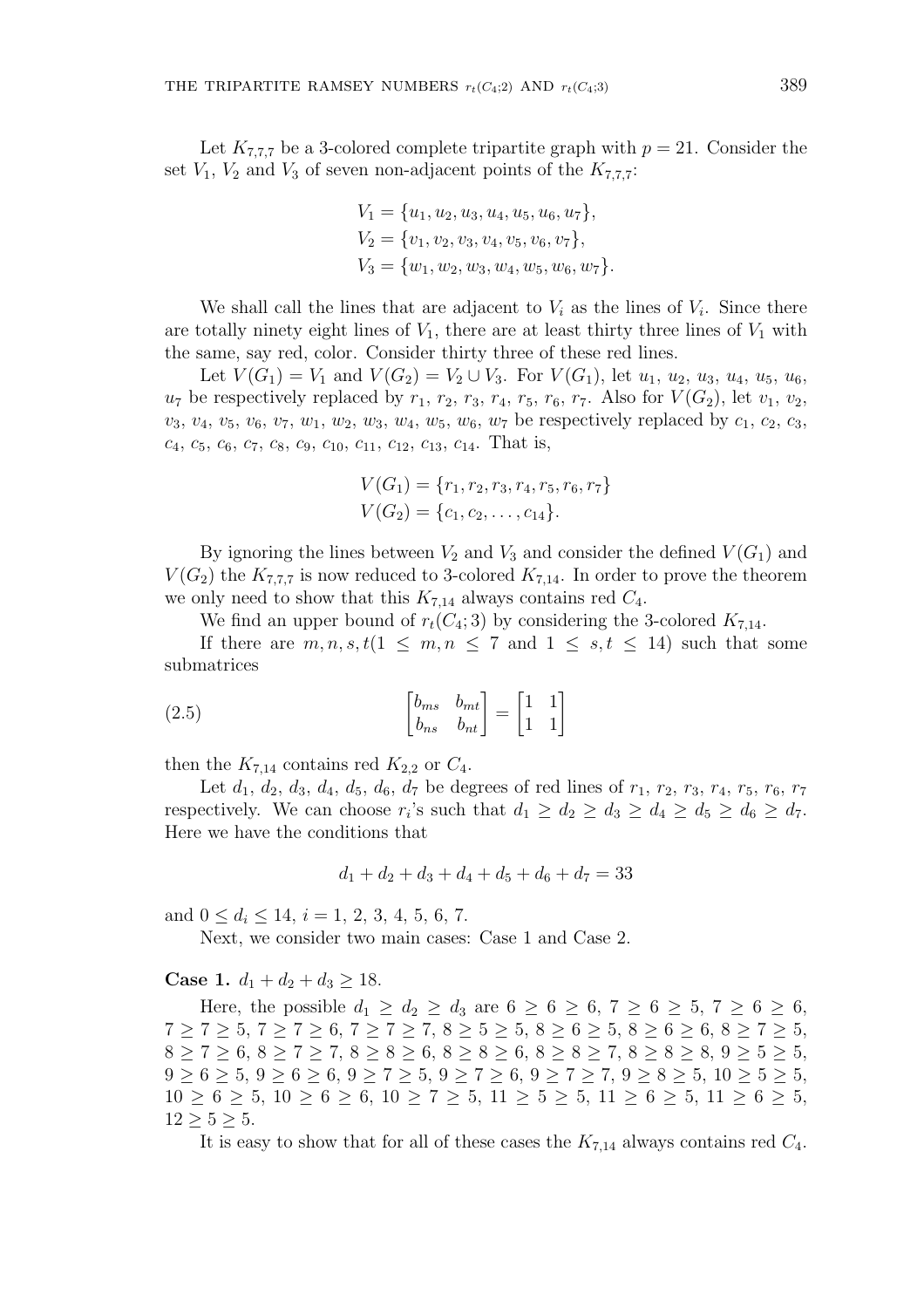|              | $c_1$ | $c_2$ | $c_3$ | $c_4$ | $c_5 \mid c_6$ | $c_7$ | $c_8$   $c_9$ | $+$ $c_{10}$ $+$ | $\left  C_{11} \right $ | $c_{12}$ $c_{13}$ | $c_{14}$ |
|--------------|-------|-------|-------|-------|----------------|-------|---------------|------------------|-------------------------|-------------------|----------|
| $\sim$       |       |       |       |       |                |       |               |                  |                         |                   |          |
| $r_{\Omega}$ |       |       |       |       |                |       |               |                  |                         |                   |          |
| $r_{\rm s}$  |       |       |       |       |                |       |               |                  |                         |                   |          |

# Table 4:

Consider the cases  $d_1 = 6$ ,  $d_2 = 6$  and,  $d_3 = 6$ , for example. For a case in Table 4, parts of the matrix involving  $r_1$ ,  $r_2$  and,  $r_3$  could be

from which submatrix of the form  $(2.2)$  always appears, that is the  $K_{7,14}$ , and so the  $k_{7,7,7}$  contains red  $C_4$ .

**Case 2.**  $d_1 + d_2 + d_3 < 18$ .

With the conditions for  $d_i$ , there are only four subcases to consider.

Subcase 2.1.  $d_1 = 7, d_2 = 5, d_3 = 5, d_4 = 4, d_5 = 4, d_6 = 4, d_7 = 4.$ 

When there are two or more points  $c_i$ 's each of which is joined to both of  $r_1$ and  $r_2$  by red lines, we can see that the  $K_{7,14}$  contains red  $C_4$ , see Table 5 for example.

|         | $c_2$ |  |  |  |  |  |  |
|---------|-------|--|--|--|--|--|--|
|         |       |  |  |  |  |  |  |
| $r_{2}$ |       |  |  |  |  |  |  |

Table 5:

We consider two more possibilities 2.1.1 and 2.1.2.

**2.1.1.** One  $c_i$  is joined by red lines to both of  $r_1$  and  $r_2$ .

Suppose that  $r_1$  is joined by seven red lines to  $c_1, c_2, c_3, c_4, c_5, c_6, c_7$  and  $r_2$  is joined by five red lines to  $c_7$ ,  $c_8$ ,  $c_9$ ,  $c_{10}$ ,  $c_{11}$ . We now consider four sub-possibilities  $(1), (2), (3),$  and  $(4).$ 

(1)  $c_{12}, c_{13}, c_{14}$  are not joined to some  $r_i$ 's  $(i = 3, 4, 5, 6, 7)$  by red lines.

If  $c_{12}$ ,  $c_{13}$ ,  $c_{14}$  are not joined to  $r_3$  for example, then either at least three red lines from  $r_3$  are joined to points among  $c_1, c_2, c_3, c_4, c_5, c_6, c_7$  or at least three red lines from  $r_3$  are joined to points among  $c_8$ ,  $c_9$ ,  $c_{10}$ ,  $c_{11}$ . In either case, we can see that red  $C_4$  is contained in the  $K_{7,14}$ , see Table 6 for example.

|             |  |  |  |  | $c_1$   $c_2$   $c_3$   $c_4$   $c_5$   $c_6$   $c_7$   $c_8$   $c_9$   $c_{10}$   $c_{11}$   $c_{12}$   $c_{13}$ |  | $c_{14}$ |
|-------------|--|--|--|--|-------------------------------------------------------------------------------------------------------------------|--|----------|
| $r_{\rm A}$ |  |  |  |  |                                                                                                                   |  |          |
| $r_2$       |  |  |  |  |                                                                                                                   |  |          |
| $r_3$       |  |  |  |  |                                                                                                                   |  |          |

Table 6: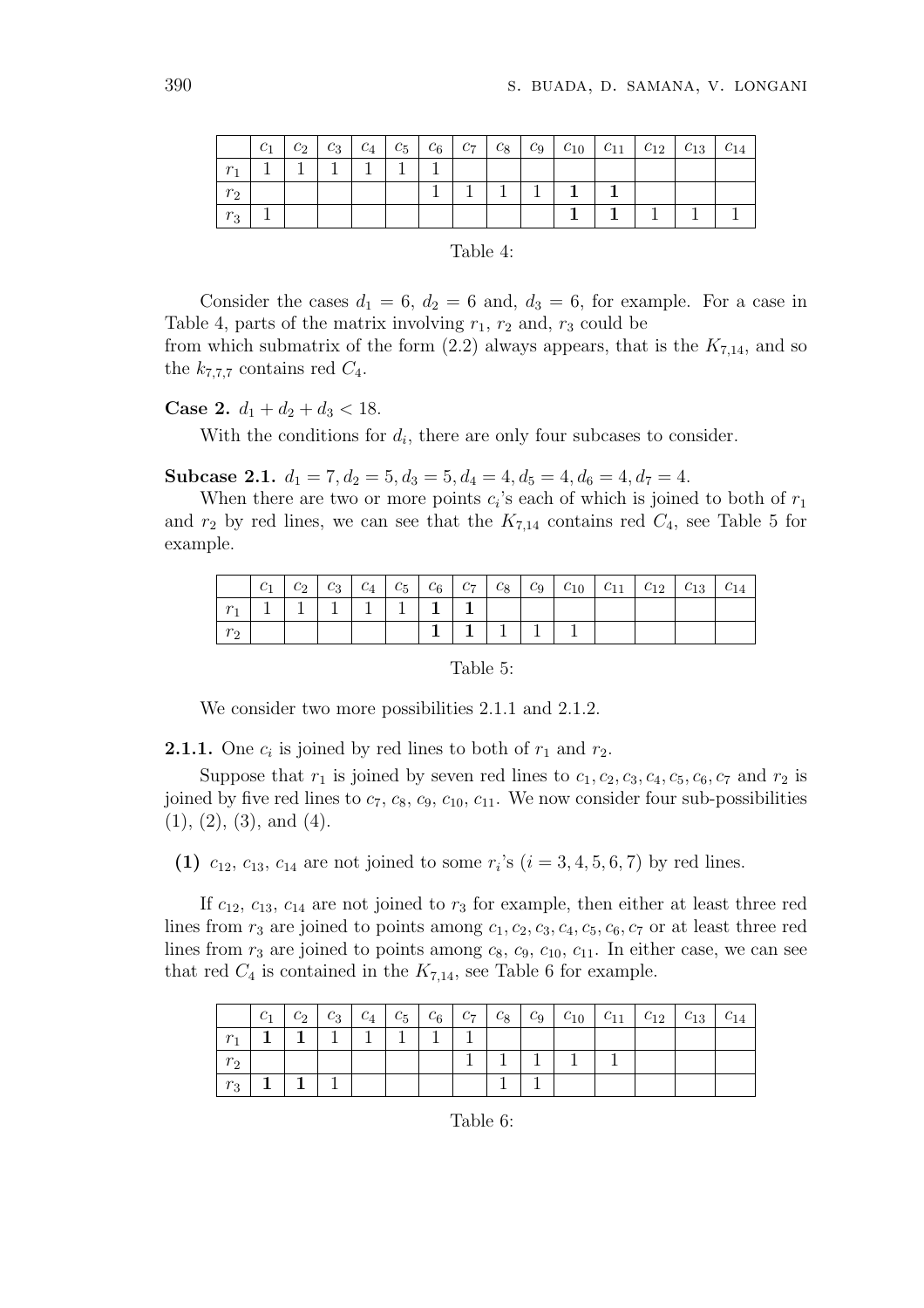(2) One of  $c_{12}$ ,  $c_{13}$ ,  $c_{14}$  is joined to some  $r_i$ 's  $(i = 3, 4, 5, 6, 7)$  by red lines.

For example, suppose  $r_3$  is joined to  $c_{12}$  by red line, then there are four other red lines joining  $r_3$ . From these four red lines, either at least two red lines from  $r_3$  are joined to points among  $c_1, c_2, c_3, c_4, c_5, c_6, c_7$  or at least two red lines from  $r_3$  are joined to points among  $c_8$ ,  $c_9$ ,  $c_{10}$ ,  $c_{11}$ . In either case, we can see that red  $C_4$  is contained in the  $K_{7,14}$ , see Table 7 for example.

|              | c <sub>1</sub> | $c_2$ | $c_3 \mid c_4 \mid$ | $c_5 \mid c_6 \mid c_7$ |  | $c_8$   $c_9$   $c_{10}$   $c_{11}$   $c_{12}$   $c_{13}$ |  | $c_{14}$ |
|--------------|----------------|-------|---------------------|-------------------------|--|-----------------------------------------------------------|--|----------|
| m.           |                |       |                     |                         |  |                                                           |  |          |
| $r_{\Omega}$ |                |       |                     |                         |  |                                                           |  |          |
| $r_3$        |                |       |                     |                         |  |                                                           |  |          |

| able |  |
|------|--|
|      |  |

(3) Two of  $c_{12}$ ,  $c_{13}$ ,  $c_{14}$  are joined to some  $r_i$ 's  $(i = 3, 4, 5, 6, 7)$  by red lines.

For example, suppose  $r_3$  is joined to  $c_{12}$ ,  $c_{13}$  by red lines, then there are three other red lines joining  $r_3$ . From these three red lines, then either at least two red lines from  $r_3$  are joined to points among  $c_1, c_2, c_3, c_4, c_5, c_6, c_7$  or at least two red lines from  $r_3$  are joined to points among  $c_8$ ,  $c_9$ ,  $c_{10}$ ,  $c_{11}$ . In either case, we can see that red  $C_4$  is contained in the  $K_{7,14}$ , see Table 8 for example.

|                |  |  |  |  | $c_1 \mid c_2 \mid c_3 \mid c_4 \mid c_5 \mid c_6 \mid c_7 \mid c_8 \mid c_9 \mid c_{10} \mid c_{11} \mid c_{12} \mid c_{13} \mid c_{14}$ |  |  |
|----------------|--|--|--|--|-------------------------------------------------------------------------------------------------------------------------------------------|--|--|
| $r_{\rm h}$    |  |  |  |  |                                                                                                                                           |  |  |
| r <sub>2</sub> |  |  |  |  |                                                                                                                                           |  |  |
| $r_3$          |  |  |  |  |                                                                                                                                           |  |  |

| `able |  |
|-------|--|
|       |  |

(4) All  $c_{12}$ ,  $c_{13}$ ,  $c_{14}$  are joined to some  $r_i$ 's ( $i = 3, 4, 5, 6, 7$ ) by red lines.

Suppose  $r_3$  is joined to  $c_{12}$ ,  $c_{13}$ , and  $c_{14}$ . Consider  $r_4$  and the four red lines joining r4. From these four red lines, either at least two red lines are joined to points among  $c_1, c_2, c_3, c_4, c_5, c_6, c_7$  or at least two red lines are joined to points among  $c_8$ ,  $c_9$ ,  $c_{10}$ ,  $c_{11}$  or at least two red lines are joined to points among  $c_{12}$ ,  $c_{13}$ ,  $c_{14}$ . In any case, we can see that red  $C_4$  is contained in the  $K_{7,14}$ , see Table 9 for example.

|                | $c_1$ | $c_2$ | $c_3$ | $^+$ $C_4$ + | $c_5 \mid c_6$ | $c_7$ | $c_8$   $c_9$ |  | $c_{10}$   $c_{11}$   $c_{12}$ | $\perp C_{13}$ | $c_{14}$ |
|----------------|-------|-------|-------|--------------|----------------|-------|---------------|--|--------------------------------|----------------|----------|
| r <sub>1</sub> |       |       |       |              |                |       |               |  |                                |                |          |
| $r_2$          |       |       |       |              |                |       |               |  |                                |                |          |
| $r_3$          |       |       |       |              |                |       |               |  |                                |                |          |
| $r_4$          |       |       |       |              |                |       |               |  |                                |                |          |

Table 9: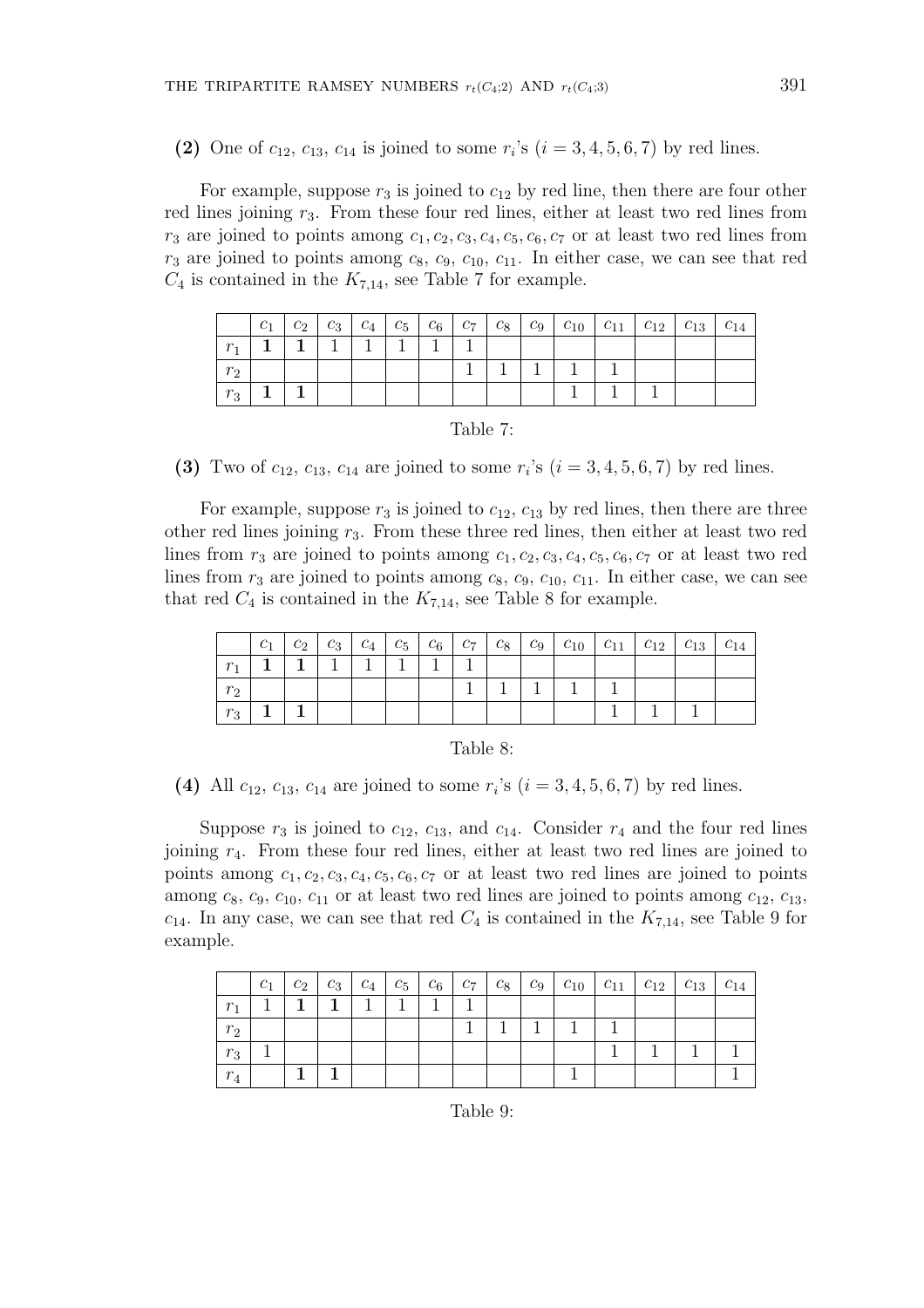**2.1.2.** None of  $c_i$ 's are joined by red lines to both of  $r_1$  and  $r_2$ .

Suppose that  $r_1$  is joined by seven red lines to  $c_1, c_2, c_3, c_4, c_5, c_6, c_7$  and  $r_2$ is joined by five red lines to  $c_8$ ,  $c_9$ ,  $c_{10}$ ,  $c_{11}$ ,  $c_{12}$ . We now consider three subpossibilities  $(1)$ ,  $(2)$ , and  $(3)$ .

(1)  $c_{13}$ ,  $c_{14}$  are not joined to some  $r_i$ 's  $(i = 3, 4, 5, 6, 7)$  by red lines.

If  $c_{13}$ ,  $c_{14}$  are not joined to  $r_3$  for example, then either at least three red lines from  $r_3$  are joined to points among  $c_1, c_2, c_3, c_4, c_5, c_6, c_7$  or at least three red lines from  $r_3$  are joined to points among  $c_8$ ,  $c_9$ ,  $c_{10}$ ,  $c_{11}$ ,  $c_{12}$ . In either case, we can see that red  $C_4$  is contained in the  $K_{7,14}$ , see Table 10 for example.

|       |  |  |  |  | $c_1 \, c_2 \, c_3 \, c_4 \, c_5 \, c_6 \, c_7 \, c_8 \, c_9 \, c_{10} \, c_{11} \, c_{12} \, c_{13} \, c_{14}$ |  |  |
|-------|--|--|--|--|-----------------------------------------------------------------------------------------------------------------|--|--|
|       |  |  |  |  |                                                                                                                 |  |  |
|       |  |  |  |  |                                                                                                                 |  |  |
| $r_3$ |  |  |  |  |                                                                                                                 |  |  |

Table 10:

(2) One of  $c_{13}$ ,  $c_{14}$  is joined to some  $r_i$ 's  $(i = 3, 4, 5, 6, 7)$  by red lines.

For example, suppose  $r_3$  is joined to  $c_{13}$  by red line, then there are four other red lines joining  $r_3$ . From these four red lines, either at least two red lines are joined to points among  $c_1, c_2, c_3, c_4, c_5, c_6, c_7$  or at least two red lines are joined to points among  $c_8$ ,  $c_9$ ,  $c_{10}$ ,  $c_{11}$ ,  $c_{12}$ . In either case, we can see that red  $C_4$  is contained in the  $K_{7,14}$ , see Table 11 for example.

|           | c <sub>1</sub> |  |  |  |  | $c_2$   $c_3$   $c_4$   $c_5$   $c_6$   $c_7$   $c_8$   $c_9$   $c_{10}$   $c_{11}$   $c_{12}$   $c_{13}$   $c_{14}$ |  |  |
|-----------|----------------|--|--|--|--|----------------------------------------------------------------------------------------------------------------------|--|--|
| $r_{\rm}$ |                |  |  |  |  |                                                                                                                      |  |  |
|           |                |  |  |  |  |                                                                                                                      |  |  |
| $r_3$     |                |  |  |  |  |                                                                                                                      |  |  |

Table 11:

(3) Both of  $c_{13}$ ,  $c_{14}$  are joined to some  $r_i$ 's  $(i = 3, 4, 5, 6, 7)$  by red lines.

Suppose  $r_3$  is joined to  $c_{13}$ , and  $c_{14}$ , then there are three other red lines joining  $r_3$ . From these three red lines, either at least two red lines are joined to points among  $c_1, c_2, c_3, c_4, c_5, c_6, c_7$  or at least two red lines are joined to points among  $c_8$ ,  $c_9, c_{10}, c_{11}, c_{12}.$  In either case, we can see that red  $C_4$  is contained in the  $K_{7,14}$ , see Table 12 for example.

|                  | $c_1$ |  |  |  |  | $c_2$   $c_3$   $c_4$   $c_5$   $c_6$   $c_7$   $c_8$   $c_9$   $c_{10}$   $c_{11}$   $c_{12}$   $c_{13}$   $c_{14}$ |  |  |
|------------------|-------|--|--|--|--|----------------------------------------------------------------------------------------------------------------------|--|--|
| $r_{\rm A}$      |       |  |  |  |  |                                                                                                                      |  |  |
| $r_2$            |       |  |  |  |  |                                                                                                                      |  |  |
| $r_{\rm a}$<br>ω |       |  |  |  |  |                                                                                                                      |  |  |

Table 12: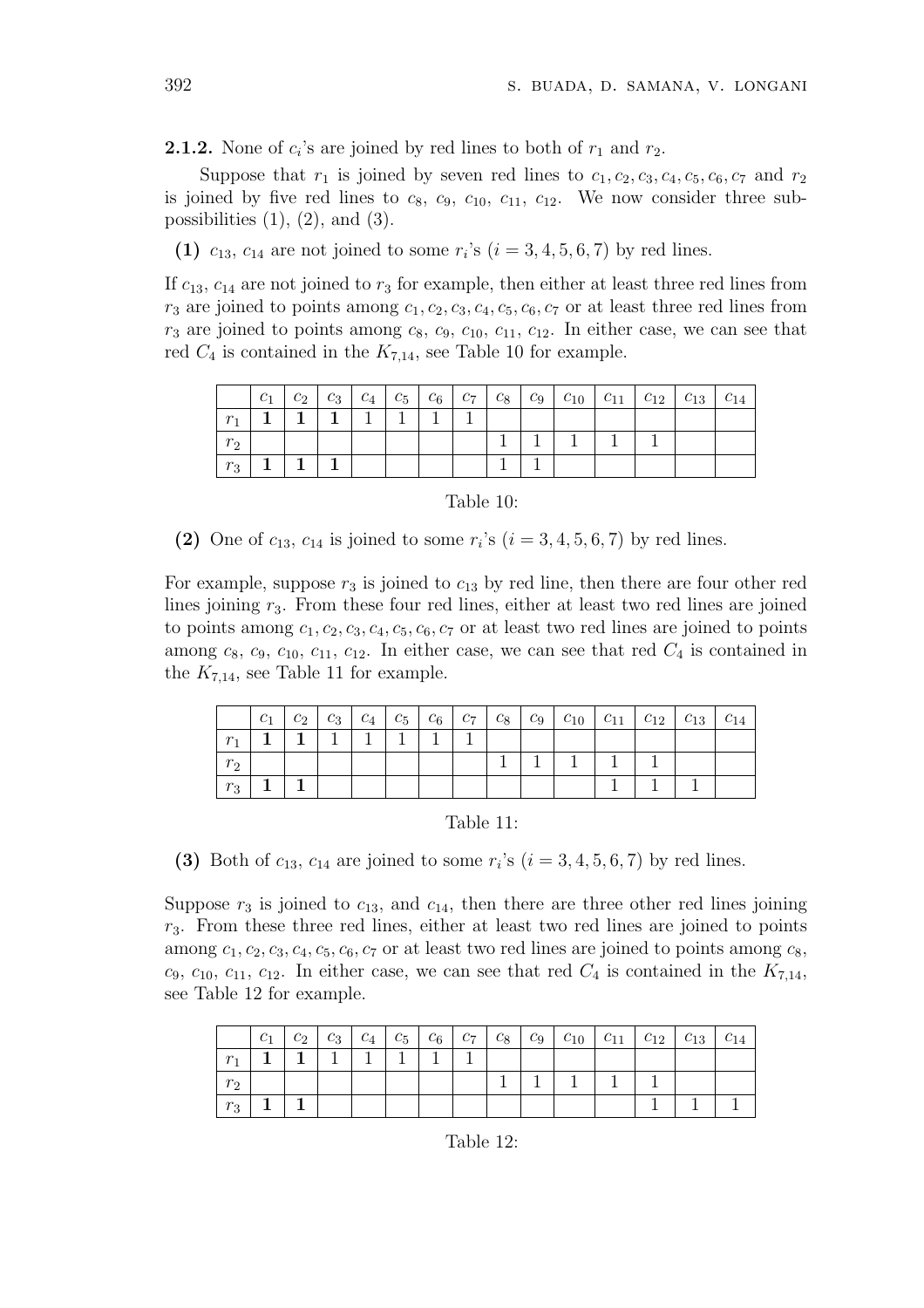Subcase 2.2.  $d_1 = 6, d_2 = 6, d_3 = 5, d_4 = 4, d_5 = 4, d_6 = 4, d_7 = 4.$ 

When there are two or more points  $c_i$ 's each of which is joined to both of  $r_1$ and  $r_2$  by red lines, then we can see that the  $K_{7,14}$  contains red  $C_4$ , see Table 13 for example.

|  | $\mathcal{C}_1$ | $c_2$ | $c_3$ | $c_4$ | $c_5$ |  |  |  |  | $c_{14}$ |
|--|-----------------|-------|-------|-------|-------|--|--|--|--|----------|
|  |                 |       |       |       |       |  |  |  |  |          |
|  |                 |       |       |       |       |  |  |  |  |          |

| Table 13: |  |
|-----------|--|
|-----------|--|

We consider two more possibilities 2.2.1 and 2.2.2.

**2.2.1.** One  $c_i$  is joined by red lines to both of  $r_1$  and  $r_2$ .

Suppose that  $r_1$  is joined by six red lines to  $c_1, c_2, c_3, c_4, c_5, c_6$  and  $r_2$  is joined by six red lines to  $c_6, c_7, c_8, c_9, c_{10}, c_{11}$ . Similar to the cases in 2.1.1 of subcase 2.1, we have that the  $K_{7,14}$  contains red  $C_4$ .

**2.2.2.** None of  $c_i$ 's are joined by red lines to both of  $r_1$  and  $r_2$ .

Suppose that  $r_1$  is joined by six red lines to  $c_1, c_2, c_3, c_4, c_5, c_6$  and  $r_2$  is joined by six red lines to  $c_7, c_8, c_9, c_{10}, c_{11}, c_{12}$ . Similar to the cases in 2.1.2 of subcase 2.1, we have that the  $K_{7,14}$  contains red  $C_4$ .

Subcase 2.3.  $d_1 = 6, d_2 = 5, d_3 = 5, d_4 = 5, d_5 = 4, d_6 = 4, d_7 = 4.$ 

When there are two or more points  $c_i$ 's each of which is joined to both of  $r_1$ and  $r_2$  by red lines, then we can see that the  $K_{7,14}$  contains red  $C_4$ , see Table 14 for example.

| $c_1$ | $c_2$ |  |  |  |  |  |  |
|-------|-------|--|--|--|--|--|--|
|       |       |  |  |  |  |  |  |
|       |       |  |  |  |  |  |  |

Table 14:

We consider two more possibilities 2.3.1 and 2.3.2.

**2.3.1.** One  $c_i$  is joined by red lines to both of  $r_1$  and  $r_2$ .

Suppose that  $r_1$  is joined by six red lines to  $c_1, c_2, c_3, c_4, c_5, c_6$  and  $r_2$  is joined by five red lines to  $c_6, c_7, c_8, c_9, c_{10}$ . We now consider five sub-possibilities (1),  $(2), (3), (4), \text{ and } (5).$ 

(1)  $c_{11}, c_{12}, c_{13}, c_{14}$  are not joined to some  $r_i$ 's  $(i = 3, 4, 5, 6, 7)$  by red lines.

If  $c_{11}$ ,  $c_{12}$ ,  $c_{13}$ ,  $c_{14}$  are not joined to  $r_3$  for example, then either at least three red lines from  $r_3$  are joined to points among  $c_1, c_2, c_3, c_4, c_5$  or at least three red lines are joined to points among  $c_6$ ,  $c_7$ ,  $c_8$ ,  $c_9$ ,  $c_{10}$ . In either case, we can see that red  $C_4$  is contained in the  $K_{7,14}$ , see Table 15 for example.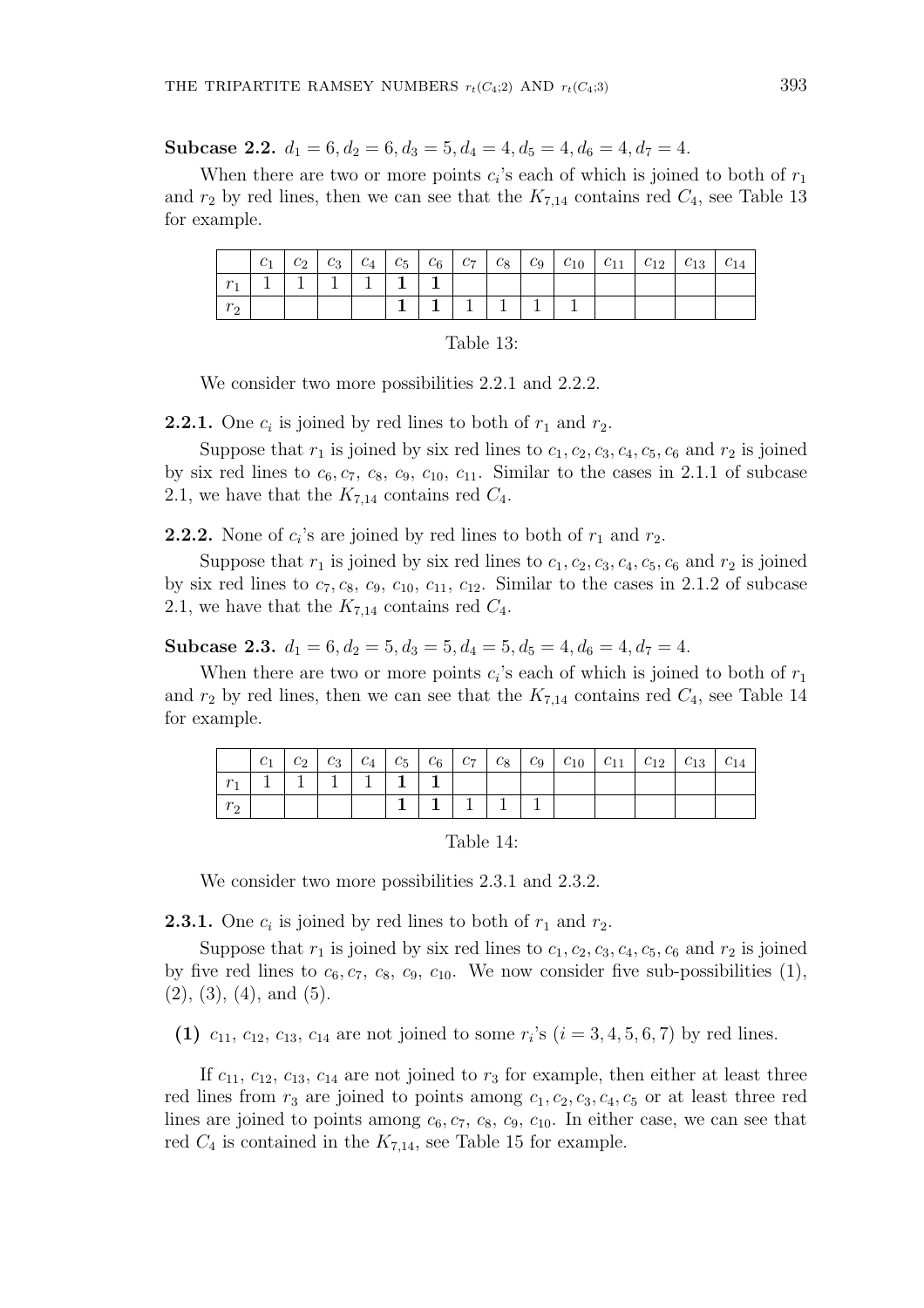|              | $c_1$ |  | $c_2$   $c_3$   $c_4$   $c_5$   $c_6$   $c_7$ |  |  |  |  |  |
|--------------|-------|--|-----------------------------------------------|--|--|--|--|--|
| $r_{\rm{f}}$ |       |  |                                               |  |  |  |  |  |
| $r_2$        |       |  |                                               |  |  |  |  |  |
| $r_3$        |       |  |                                               |  |  |  |  |  |

#### Table 15:

(2) One of  $c_{11}$ ,  $c_{12}$ ,  $c_{13}$ ,  $c_{14}$  is joined to some  $r_i$ 's  $(i = 3, 4, 5, 6, 7)$  by red lines.

For example, suppose  $r_3$  is joined to  $c_{11}$  by red line, then there are four other red lines joining  $r_3$ . From these four red lines, then either at least two red lines from  $r_3$  are joined to points among  $c_1, c_2, c_3, c_4, c_5$  or at least two red lines are joined to points among  $c_6, c_7, c_8, c_9, c_{10}$ . In either case, we can see that red  $C_4$  is contained in the  $K_{7,14}$ , see Table 16 for example.

|              | $c_1$ |  |  |  |  |  | $c_2$   $c_3$   $c_4$   $c_5$   $c_6$   $c_7$   $c_8$   $c_9$   $c_{10}$   $c_{11}$   $c_{12}$   $c_{13}$   $c_{14}$ |  |
|--------------|-------|--|--|--|--|--|----------------------------------------------------------------------------------------------------------------------|--|
| $\mathbf{r}$ |       |  |  |  |  |  |                                                                                                                      |  |
| $r_{2}$      |       |  |  |  |  |  |                                                                                                                      |  |
| $r_{\rm 2}$  |       |  |  |  |  |  |                                                                                                                      |  |

#### Table 16:

(3) Two of  $c_{11}$ ,  $c_{12}$ ,  $c_{13}$ ,  $c_{14}$  are joined to some  $r_i$ 's  $(i = 3, 4, 5, 6, 7)$  by red lines.

For example, suppose  $r_3$  is joined to  $c_{11}$ ,  $c_{12}$  by red lines, then there are three other red lines joining  $r_3$ . From these three red lines, then either at least two red lines from  $r_3$  are joined to points among  $c_1, c_2, c_3, c_4, c_5$  or at least two red lines are joined to points among  $c_6, c_7, c_8, c_9, c_{10}$ . In either case, we can see that red  $C_4$  is contained in the  $K_{7,14}$ , see Table 17 for example.

| $c_{1}$ |  |  |  |  | $c_2$   $c_3$   $c_4$   $c_5$   $c_6$   $c_7$   $c_8$   $c_9$   $c_{10}$   $c_{11}$   $c_{12}$   $c_{13}$   $c_{14}$ |  |  |
|---------|--|--|--|--|----------------------------------------------------------------------------------------------------------------------|--|--|
|         |  |  |  |  |                                                                                                                      |  |  |
|         |  |  |  |  |                                                                                                                      |  |  |
|         |  |  |  |  |                                                                                                                      |  |  |

#### Table 17:

(4) Three of  $c_{11}$ ,  $c_{12}$ ,  $c_{13}$ ,  $c_{14}$  are joined to some  $r_i$ 's ( $i = 3, 4, 5, 6, 7$ ) by red lines.

Suppose  $r_3$  is joined to  $c_{11}$ ,  $c_{12}$ ,  $c_{13}$  by red lines. Consider  $r_4$  and the five red lines joining  $r_4$ . From these five red lines, if  $r_4$  is joined to  $c_{14}$ , then either at least two red lines are joined to points among  $c_1, c_2, c_3, c_4, c_5$  or at least two red lines are joined to points among  $c_6, c_7, c_8, c_9, c_{10}$  or at least two red lines are joined to points among  $c_{11}$ ,  $c_{12}$ ,  $c_{13}$ . In any case, we can see that red  $C_4$  is contained in the  $K_{7,14}$ , see Table 18 for example. For the case when  $r_4$  is not joined to  $c_{14}$ , we have that red  $C_4$  is also formed.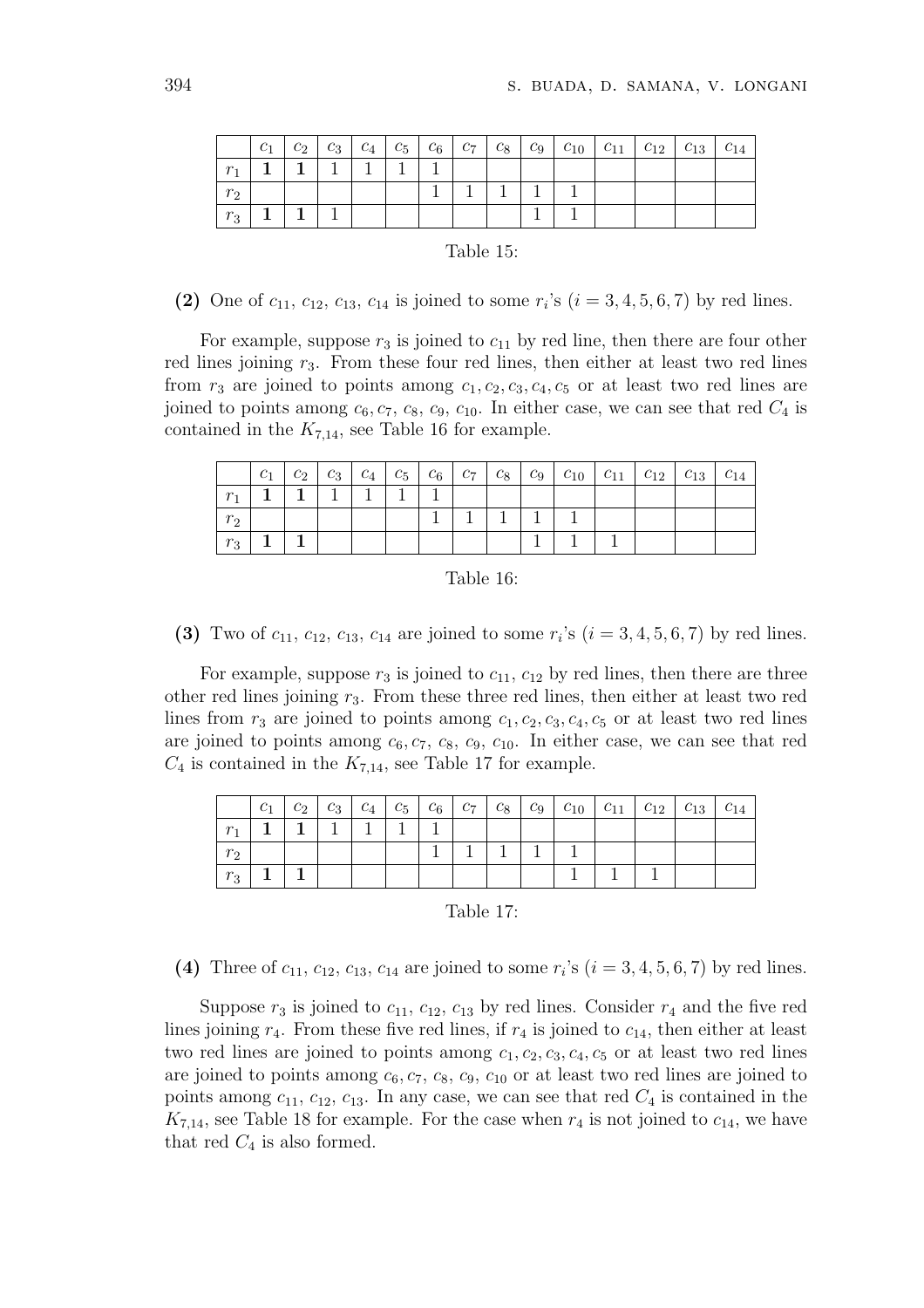|         | $c_1$ |  | $c_2$   $c_3$   $c_4$   $c_5$   $c_6$   $c_7$   $c_8$   $c_9$ |  |  |  | $ c_{10} c_{11} c_{12} c_{13} c_{14}$ |  |
|---------|-------|--|---------------------------------------------------------------|--|--|--|---------------------------------------|--|
| $r_{1}$ |       |  |                                                               |  |  |  |                                       |  |
| $r_2$   |       |  |                                                               |  |  |  |                                       |  |
| $r_3$   |       |  |                                                               |  |  |  |                                       |  |
| $r_4$   |       |  |                                                               |  |  |  |                                       |  |

| Table 18: |  |
|-----------|--|
|-----------|--|

(5) All of  $c_{11}$ ,  $c_{12}$ ,  $c_{13}$ ,  $c_{14}$  are joined to some  $r_i$ 's  $(i = 3, 4, 5, 6, 7)$  by red lines.

Suppose  $r_3$  is joined to  $c_{11}$ ,  $c_{12}$ ,  $c_{13}$ ,  $c_{14}$  by red lines. Consider  $r_4$  and the five red lines joining  $r_4$ . From these five red lines, then either at least two red lines are joined to points among  $c_1, c_2, c_3, c_4, c_5$  or at least two red lines are joined to points among  $c_6$ ,  $c_7$ ,  $c_8$ ,  $c_9$ ,  $c_{10}$  or at least two red lines are joined to points among  $c_{11}$ ,  $c_{12}$ ,  $c_{13}$ ,  $c_{14}$ . In any case, we can see that red  $C_4$  is contained in the  $K_{7,14}$ , see Table 19 for example.

|       | c <sub>1</sub> | $c_2$ | $c_3 \mid c_4 \mid c_5 \mid c_6 \mid c_7$ |  | $\begin{array}{cc} & C_8 \end{array}$ |  |  |  |
|-------|----------------|-------|-------------------------------------------|--|---------------------------------------|--|--|--|
|       |                |       |                                           |  |                                       |  |  |  |
| $r_2$ |                |       |                                           |  |                                       |  |  |  |
| $r_3$ |                |       |                                           |  |                                       |  |  |  |
| $r_4$ |                |       |                                           |  |                                       |  |  |  |

Table 19:

**2.3.2.** None of  $c_i$ 's are joined by red lines to both of  $r_1$  and  $r_2$ .

Suppose that  $r_1$  is joined by six red lines to  $c_1, c_2, c_3, c_4, c_5, c_6$  and  $r_2$  is joined by five red lines to  $c_7, c_8, c_9, c_{10}, c_{11}$ . Similar to the cases in 2.1.1 of subcase 2.1, we have that the  $K_{7,14}$  contains red  $C_4$ .

Subcase 2.4.  $d_1 = 5, d_2 = 5, d_3 = 5, d_4 = 5, d_5 = 5, d_6 = 4, d_7 = 4.$ 

When there are two or more points  $c_i$ 's each of which is joined to both of  $r_1$ and  $r_2$  by red lines, we can see that the  $K_{7,14}$  contains red  $C_4$ , see Table 20 for example.

|        | $c_1$ | $c_2$ |  |  |  |  |  | $C_{14}$ |
|--------|-------|-------|--|--|--|--|--|----------|
| $\sim$ |       |       |  |  |  |  |  |          |
|        |       |       |  |  |  |  |  |          |

| Table 20: |  |  |
|-----------|--|--|
|           |  |  |

We consider two more possibilities 2.4.1 and 2.4.2.

**2.4.1.** One  $c_i$  is joined by red lines to both of  $r_1$  and  $r_2$ .

Suppose that  $r_1$  is joined by five red lines to  $c_1, c_2, c_3, c_4, c_5$  and  $r_2$  is joined by five red lines to  $c_5, c_6, c_7, c_8, c_9$ . We now consider six sub-possibilities  $(1), (2),$  $(3), (4), (5), \text{ and } (6).$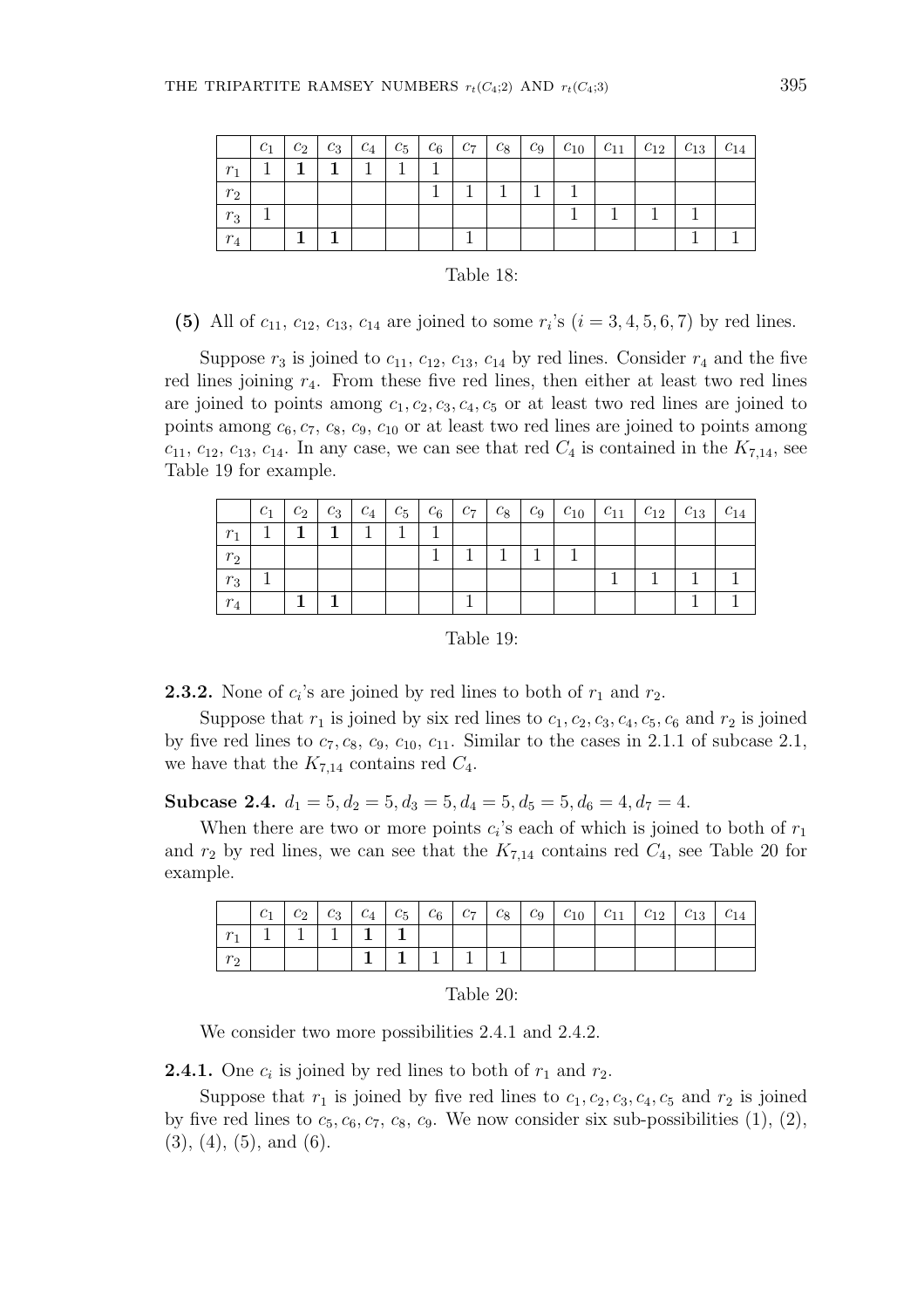(1)  $c_{10}, c_{11}, c_{12}, c_{13}, c_{14}$  are not joined to some  $r_i$ 's  $(i = 3, 4, 5, 6, 7)$  by red lines.

If  $c_{10}, c_{11}, c_{12}, c_{13}, c_{14}$  are not joined to  $r_3$  for example, then either at least three red lines from  $r_3$  are joined to points among  $c_1, c_2, c_3, c_4$  or at least three red lines are joined to points among  $c_5, c_6, c_7, c_8, c_9$ . In either case, we can see that red  $C_4$  is contained in the  $K_{7,14}$ , see Table 21 for example.

|         | $c_1$ |  |  |  |  |  |  |  |
|---------|-------|--|--|--|--|--|--|--|
| $r_{1}$ |       |  |  |  |  |  |  |  |
| $r_2$   |       |  |  |  |  |  |  |  |
| $r_3$   |       |  |  |  |  |  |  |  |

| Table 21: |  |  |
|-----------|--|--|
|           |  |  |

(2) One of  $c_{10}, c_{11}, c_{12}, c_{13}, c_{14}$  is joined to some  $r_i$ 's  $(i = 3, 4, 5, 6, 7)$  by red lines.

For example, suppose  $r_3$  is joined to  $c_{10}$  by red line, then there are four other red lines joining  $r_3$ . From these four red lines, then either at least two red lines from  $r_3$  are joined to points among  $c_1, c_2, c_3, c_4$  or at least two red lines are joined to points among  $c_5$ ,  $c_6$ ,  $c_7$ ,  $c_8$ ,  $c_9$ . In either case, we can see that red  $C_4$  is contained in the  $K_{7,14}$ , see Table 22 for example.

|             |  |  |  |  |  | $c_1$   $c_2$   $c_3$   $c_4$   $c_5$   $c_6$   $c_7$   $c_8$   $c_9$   $c_{10}$   $c_{11}$   $c_{12}$   $c_{13}$   $c_{14}$ |  |
|-------------|--|--|--|--|--|------------------------------------------------------------------------------------------------------------------------------|--|
| $r_{\rm A}$ |  |  |  |  |  |                                                                                                                              |  |
|             |  |  |  |  |  |                                                                                                                              |  |
| $r_3$       |  |  |  |  |  |                                                                                                                              |  |

| Table 22: |  |
|-----------|--|
|-----------|--|

(3) Two of  $c_{10}, c_{11}, c_{12}, c_{13}, c_{14}$  are joined to some  $r_i$ 's  $(i = 3, 4, 5, 6, 7)$  by red lines.

For example, suppose  $r_3$  is joined to  $c_{10}, c_{11}$  by red lines, then there are three other red lines joining  $r_3$ . From these three red lines, then either at least two red lines from  $r_3$  are joined to points among  $c_1, c_2, c_3, c_4$  or at least two red lines are joined to points among  $c_5, c_6, c_7, c_8, c_9$ . In either case, we can see that red  $C_4$  is contained in the  $K_{7,14}$ , see Table 23 for example.

|             | $c_1$ |  |  |  |  |  |  |  |
|-------------|-------|--|--|--|--|--|--|--|
| $r_{\rm A}$ |       |  |  |  |  |  |  |  |
| $r_{2}$     |       |  |  |  |  |  |  |  |
| $r_3$       |       |  |  |  |  |  |  |  |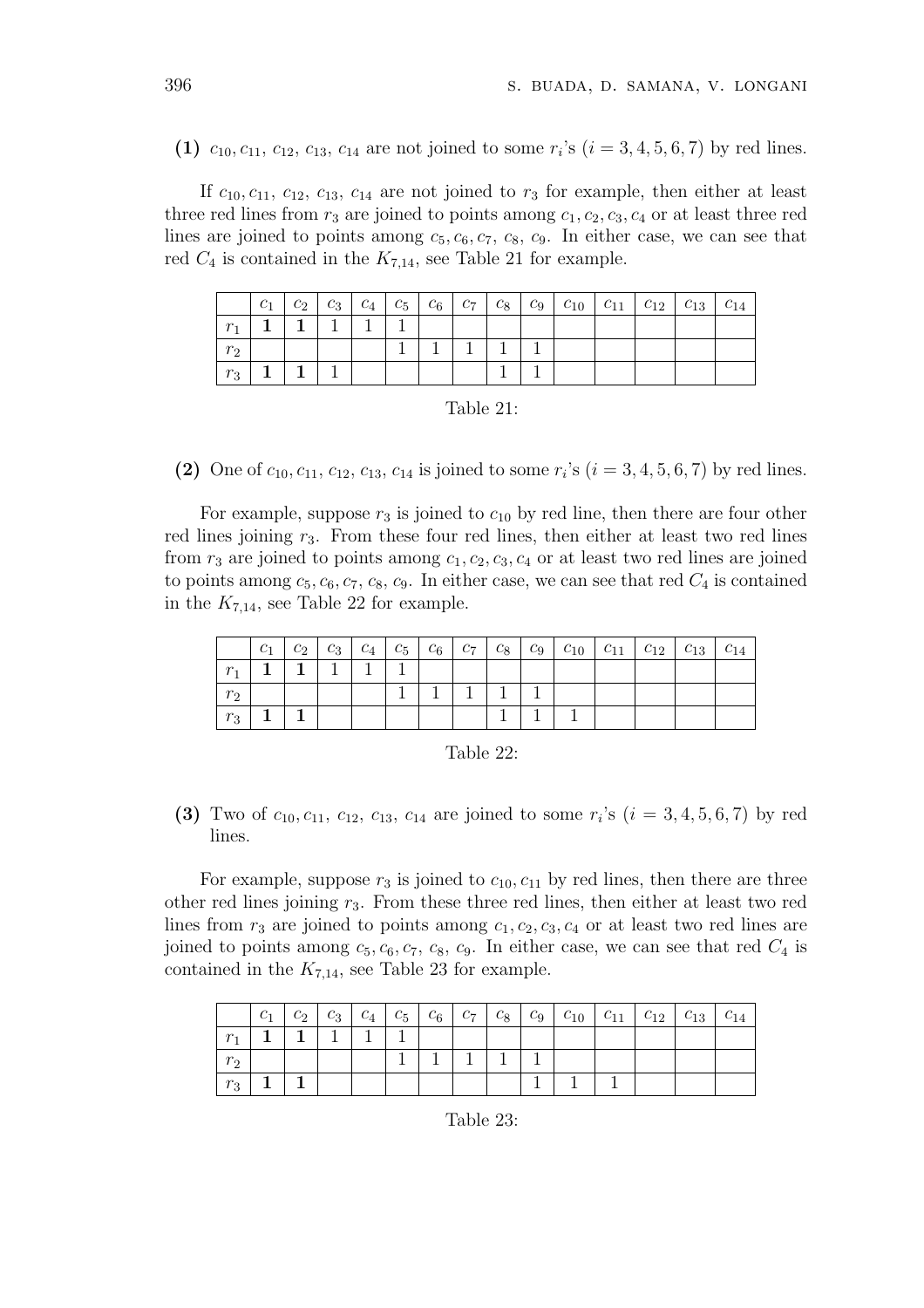(4) Three of  $c_{10}, c_{11}, c_{12}, c_{13}, c_{14}$  are joined to some  $r_i$ 's  $(i = 3, 4, 5, 6, 7)$  by red lines.

Suppose  $r_3$  is joined to  $c_{10}$ ,  $c_{11}$ ,  $c_{12}$  by red lines. Consider  $r_4$  and the five red lines joining  $r_4$ . From these five red lines, if  $r_4$  is not joined to  $c_{13}$  and  $c_{14}$ , then either at least two red lines are joined to points among  $c_1, c_2, c_3, c_4$  or at least two red lines are joined to points among  $c_5, c_6, c_7, c_8, c_9$  or at least two red lines are joined to points among  $c_{10}$ ,  $c_{11}$ ,  $c_{12}$ . In any case, we can see that red  $C_4$  is contained in the  $K_{7,14}$ , see Table 24 for example.

|       | $c_1$ | $c_2 \mid c_3 \mid$ |  | $\begin{array}{cc} C_7 \end{array}$ | $c_8$   $c_9$ |  |  | $\lfloor c_{14} \rfloor$ |
|-------|-------|---------------------|--|-------------------------------------|---------------|--|--|--------------------------|
| $r_1$ |       |                     |  |                                     |               |  |  |                          |
| $r_2$ |       |                     |  |                                     |               |  |  |                          |
| $r_3$ |       |                     |  |                                     |               |  |  |                          |
| $r_4$ |       |                     |  |                                     |               |  |  |                          |

### Table 24:

If  $r_4$  is joined to one of  $c_{13}$  and  $c_{14}$ , say  $c_{13}$ , then there are four other red lines joining r4. From these four red lines, either at least two red lines are joined to points among  $c_1, c_2, c_3, c_4$  or at least two red lines are joined to points among  $c_5, c_6, c_7, c_8, c_9$  or at least two red lines are joined to points among  $c_{10}, c_{11}, c_{12}.$ In any case, we can see that red  $C_4$  is contained in the  $K_{7,14}$ , see Table 25 for example.

|       | $c_1$ |  |  |  |  |  |  |  |
|-------|-------|--|--|--|--|--|--|--|
|       |       |  |  |  |  |  |  |  |
| $r_2$ |       |  |  |  |  |  |  |  |
| $r_3$ |       |  |  |  |  |  |  |  |
|       |       |  |  |  |  |  |  |  |

#### Table 25:

If  $r_4$  is joined to  $c_{13}$  and  $c_{14}$ , then consider  $r_5$  and the five red lines joining  $r_5$ . From these five red lines, then either at least two red lines are joined to points among  $c_1, c_2, c_3, c_4$  or at least two red lines are joined to points among  $c_5, c_6, c_7$ ,  $c_8$ ,  $c_9$  or at least two red lines are joined to points among  $c_{10}$ ,  $c_{11}$ ,  $c_{12}$  or at least two red lines are joined to points  $c_{13}$  and  $c_{14}$ . In any case, we can see that red  $C_4$ is contained in the  $K_{7,14}$ , see Table 26 for example.

|       | $c_1$ | $c_2$ | $\mathbb{C}_3$ | $c_4$ | $c_5$ | $c_6$ | $C_{7+}$ | $c_8$ | $\perp$ $C_{9}$ $\perp$ |  | $c_{10}$   $c_{11}$   $c_{12}$ | $c_{13}$ | $c_{14}$ |
|-------|-------|-------|----------------|-------|-------|-------|----------|-------|-------------------------|--|--------------------------------|----------|----------|
| $r_1$ |       |       |                |       |       |       |          |       |                         |  |                                |          |          |
| $r_2$ |       |       |                |       |       |       |          |       |                         |  |                                |          |          |
| $r_3$ |       |       |                |       |       |       |          |       |                         |  |                                |          |          |
| $r_4$ |       |       |                |       |       |       |          |       |                         |  |                                |          |          |
| $r_5$ |       |       |                |       |       |       |          |       |                         |  |                                |          |          |

Table 26: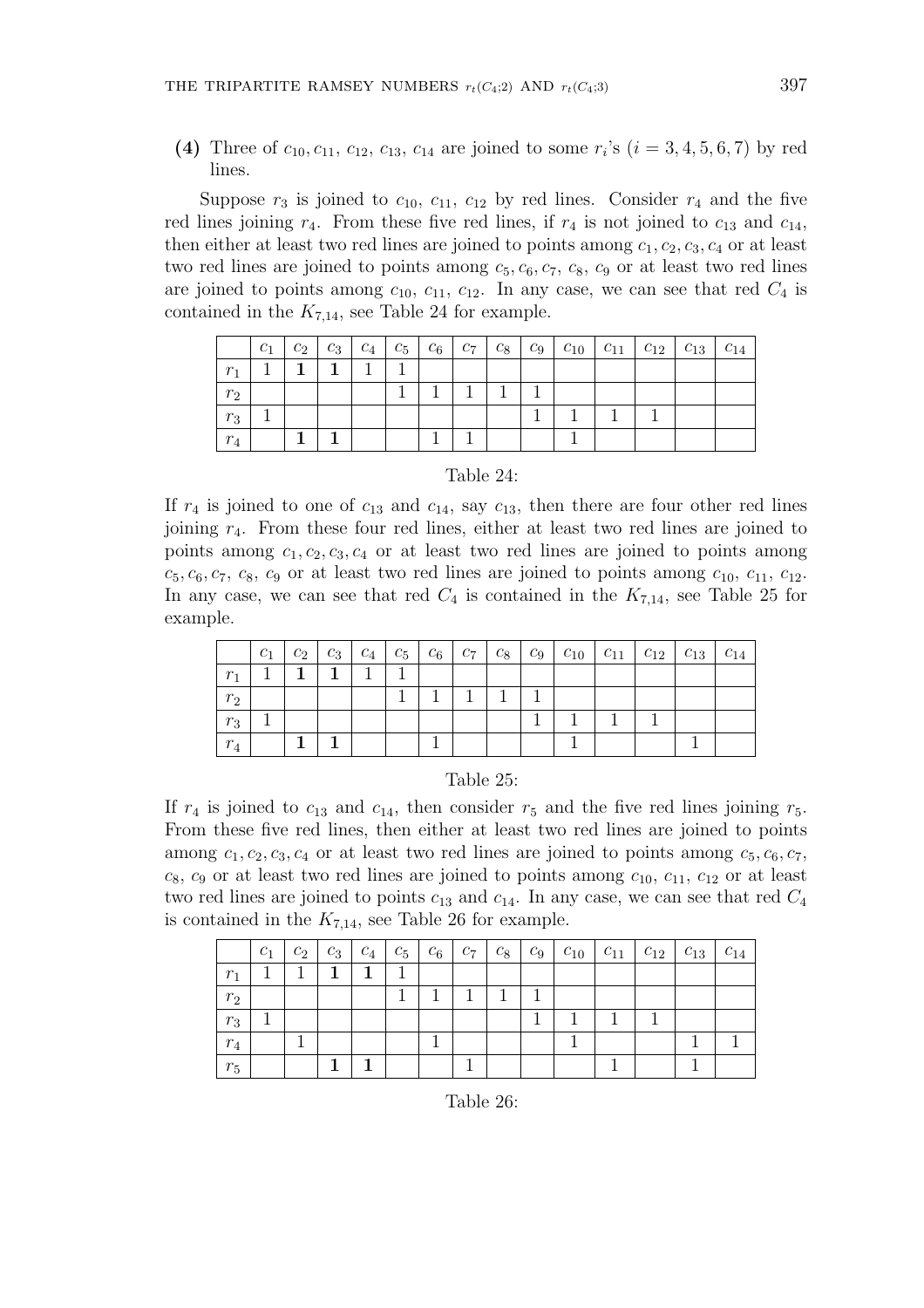(5) Four of  $c_{10}, c_{11}, c_{12}, c_{13}, c_{14}$  are joined to some  $r_i$ 's  $(i = 3, 4, 5, 6, 7)$  by red lines.

Suppose  $r_3$  is joined to  $c_{10}$ ,  $c_{11}$ ,  $c_{12}$ ,  $c_{13}$  by red lines. Consider  $r_4$  and the five red lines joining  $r_4$ . From these five red lines, if  $r_4$  is not joined to  $c_{14}$ , then either at least two red lines are joined to points among  $c_1, c_2, c_3, c_4$  or at least two red lines are joined to points among  $c_5, c_6, c_7, c_8, c_9$  or at least two red lines are joined to points among  $c_{10}$ ,  $c_{11}$ ,  $c_{12}$ ,  $c_{13}$ . In any case, we can see that red  $C_4$  is contained in the  $K_{7,14}$ , see Table 27 for example.

|         | $c_1$ |  |  |  |  |  | $c_2$   $c_3$   $c_4$   $c_5$   $c_6$   $c_7$   $c_8$   $c_9$   $c_{10}$   $c_{11}$   $c_{12}$   $c_{13}$   $c_{14}$ |  |
|---------|-------|--|--|--|--|--|----------------------------------------------------------------------------------------------------------------------|--|
| $r_{1}$ |       |  |  |  |  |  |                                                                                                                      |  |
| $r_2$   |       |  |  |  |  |  |                                                                                                                      |  |
| $r_3$   |       |  |  |  |  |  |                                                                                                                      |  |
| $r_4$   |       |  |  |  |  |  |                                                                                                                      |  |

|  | Table 27: |  |  |
|--|-----------|--|--|
|--|-----------|--|--|

If  $r_4$  is joined to  $c_{14}$ , then there are four other red lines joining  $r_4$ . From these four red lines,then either at least two red lines are joined to points among  $c_1, c_2, c_3, c_4$  or at least two red lines are joined to points among  $c_5, c_6, c_7, c_8, c_9$  or at least two red lines are joined to points among  $c_{10}$ ,  $c_{11}$ ,  $c_{12}$ ,  $c_{13}$ . In any case, we can see that red  $C_4$  is contained in the  $K_{7,14}$ , see Table 28 for example.

|                | c <sub>1</sub> |  |  |  |  |  | $c_2$   $c_3$   $c_4$   $c_5$   $c_6$   $c_7$   $c_8$   $c_9$   $c_{10}$   $c_{11}$   $c_{12}$   $c_{13}$ | $\lfloor c_{14} \rfloor$ |
|----------------|----------------|--|--|--|--|--|-----------------------------------------------------------------------------------------------------------|--------------------------|
| r.             |                |  |  |  |  |  |                                                                                                           |                          |
| r <sub>2</sub> |                |  |  |  |  |  |                                                                                                           |                          |
| $r_3$          |                |  |  |  |  |  |                                                                                                           |                          |
| $r_4$          |                |  |  |  |  |  |                                                                                                           |                          |

| Table 28: |  |
|-----------|--|
|-----------|--|

(6) All of  $c_{10}, c_{11}, c_{12}, c_{13}, c_{14}$  are joined to some  $r_i$ 's  $(i = 3, 4, 5, 6, 7)$  by red lines.

Suppose  $r_3$  is joined to  $c_{10}, c_{11}, c_{12}, c_{13}, c_{14}$  by red lines. Consider  $r_4$  and the five red lines joining  $r_4$ . From these five red lines, then either at least two red lines are joined to points among  $c_1, c_2, c_3, c_4$  or at least two red lines are joined to points among  $c_5, c_6, c_7, c_8, c_9$  or at least two red lines are joined to points among  $c_{10}, c_{11}, c_{12}, c_{13}, c_{14}.$  In any case, we can see that red  $C_4$  is contained in the  $K_{7,14}$ , see Table 29 for example.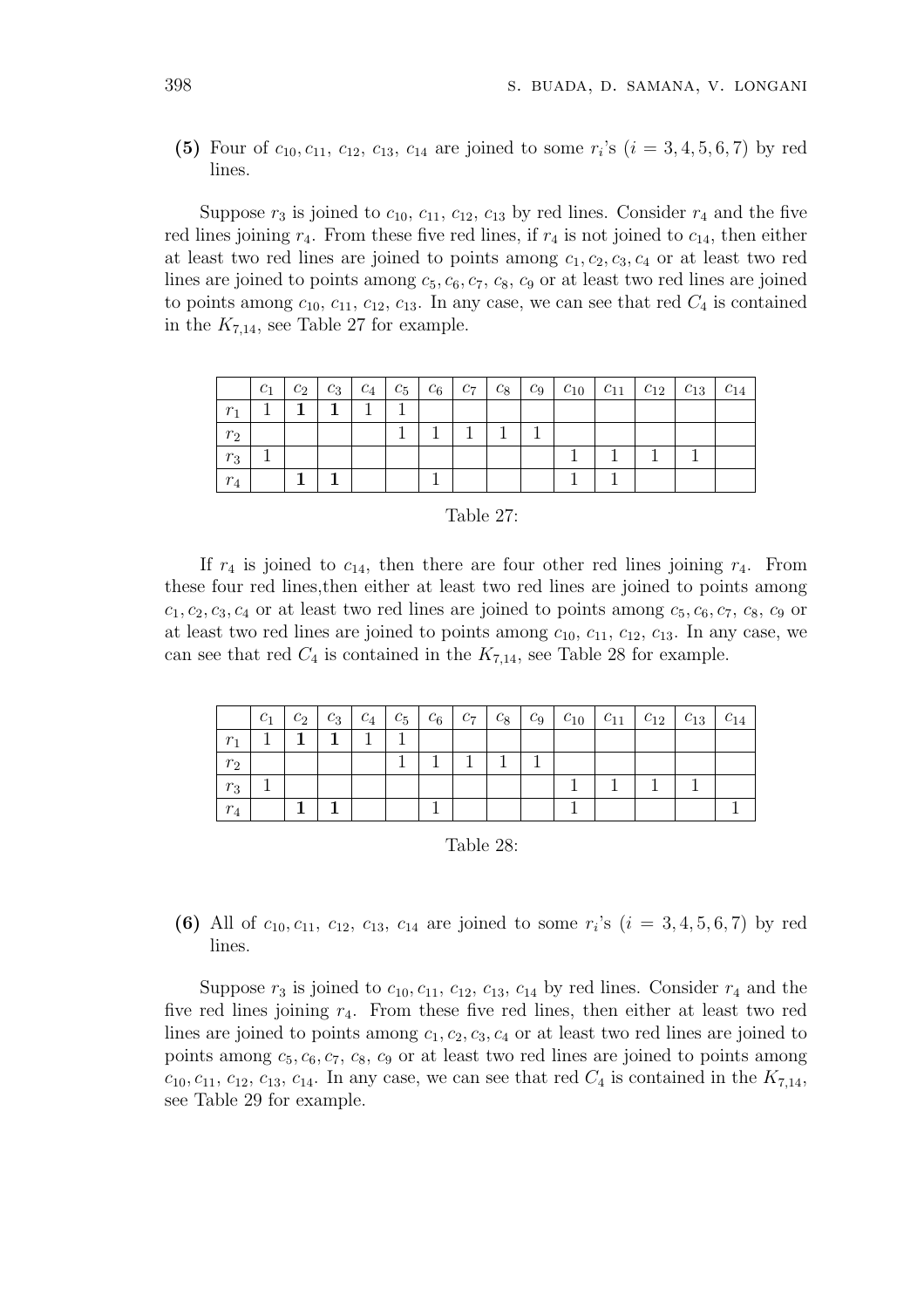|                | $c_1$ |  |  |  |  |  | $c_2$   $c_3$   $c_4$   $c_5$   $c_6$   $c_7$   $c_8$   $c_9$   $c_{10}$   $c_{11}$   $c_{12}$   $c_{13}$   $c_{14}$ |  |
|----------------|-------|--|--|--|--|--|----------------------------------------------------------------------------------------------------------------------|--|
| r <sub>1</sub> |       |  |  |  |  |  |                                                                                                                      |  |
| $r_2$          |       |  |  |  |  |  |                                                                                                                      |  |
| $r_3$          |       |  |  |  |  |  |                                                                                                                      |  |
| $r_4$          |       |  |  |  |  |  |                                                                                                                      |  |

| Table 29: |  |
|-----------|--|
|-----------|--|

**2.4.2.** None  $c_i$ 's are joined by red lines to both of  $r_1$  and  $r_2$ .

Suppose that  $r_1$  is joined by five red lines to  $c_1, c_2, c_3, c_4, c_5$  and  $r_2$  is joined by five red lines to  $c_6$ ,  $c_7$ ,  $c_8$ ,  $c_9$ ,  $c_{10}$ .

Similar to the cases in 2.3.1 of subcase 2.3, red  $C_4$  is always contained in the  $K_{7,14}.$ 

Therefore,

$$
(2.6) \t\t\t r_t(C_4; 3) \le 7.
$$

From the inequalities (2.4) and (2.6), we have  $r_t(C_4; 3) = 7$  as required.

Acknowledgments. This research is supported by the Centre of Excellence in Mathematics, the Commission on Higher Education, Thailand.

## References

- [1] Beineke, L.W., Schwenk, A.J., On a bipartite form of the Ramsey problem, Proc. 5th British Combinatorial Conference1975, Aberdeen (Utilitas Mathematica Publishing Inc., Winnipeg), 15 (1975), 17-22.
- [2] BUADA, S., LONGANI, V., *Tripartite Ramsey Number*  $r_t(K_{2,3}, K_{2,3})$ , Applied Mathematical Sciences, 6 (98) (2012), 4879-4887.
- [3] BUADA, S., LONGANI, V., Tripartite Ramsey Number  $r_t(K_{2,4}, K_{2,4})$ , Thai Journal of Mathematics, 10 (1) (2012), 203-224.
- [4] GODDARD, W., HENNING, M.A., HELLERMANN, O.R., A Bipartite Ramsey Numbers and Zarankiewicz Numbers, Graphs and Combinatorics, 7 (4) (1991), 395-396.
- [5] LEAMYOO, K., LONGANI, V., Determination of some tripartite Ramsey numbers, Thesis for master's degree, Chiang Mai University, Thailand, 2010.